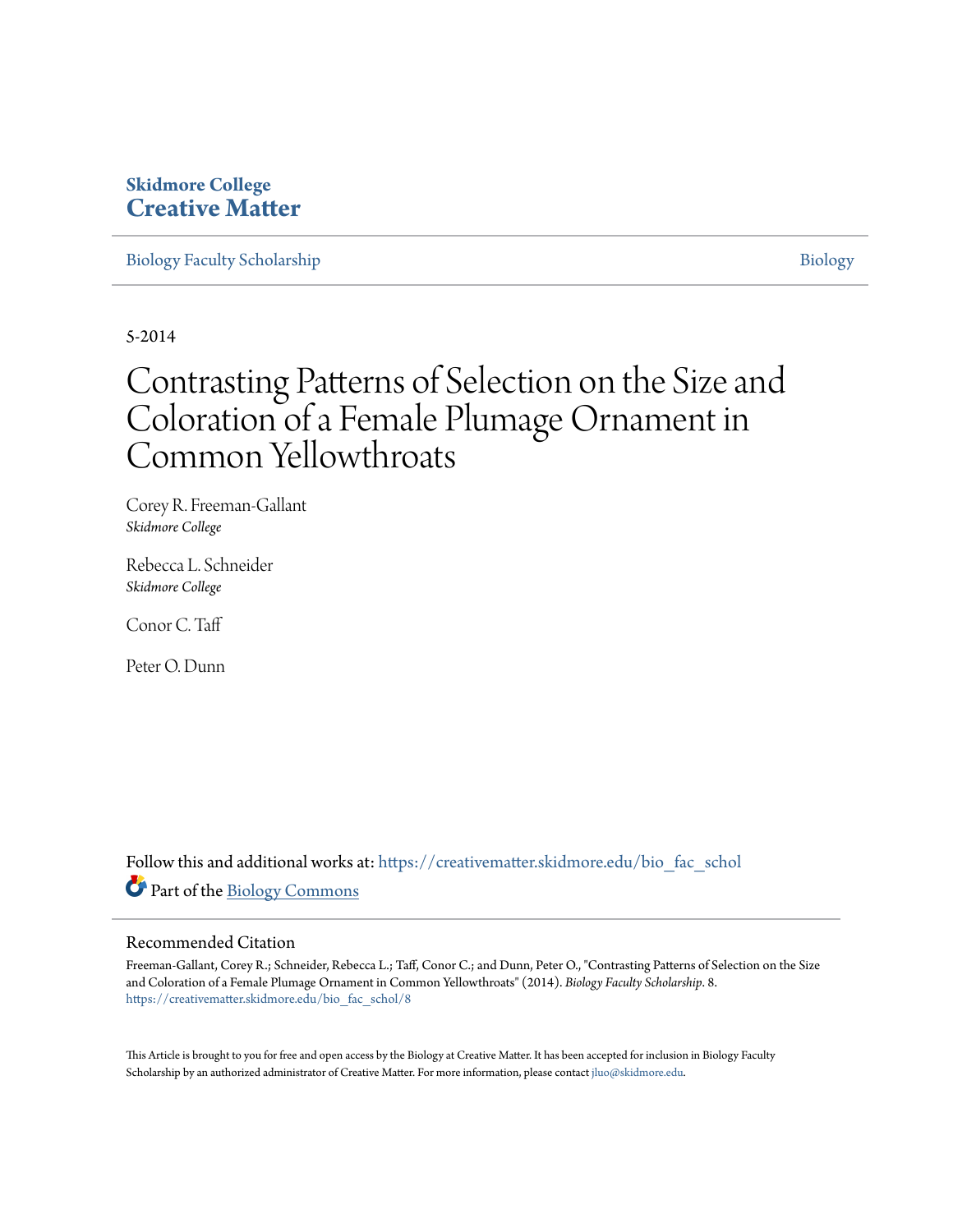# **CONTRASTING PATTERNS OF SELECTION ON THE SIZE AND COLORATION OF A FEMALE PLUMAGE ORNAMENT IN COMMON YELLOWTHROATS**

Corey R. Freeman-Gallant<sup>1</sup>, Rebecca L. Schneider<sup>1,3</sup>, Conor C. Taff<sup>2</sup>, Peter O. Dunn<sup>3</sup>,

6  $\&$  Linda A. Whittingham<sup>3</sup>

- *<sup>1</sup> Department of Biology, Skidmore College Animal Behavior Graduate Group and Department of Evolution and Ecology, University of California—Davis Behavioral and Molecular Ecology Group, Department of Biological Sciences, University of*
- *Wisconsin—Milwaukee*
- **Corresponding Author**: Corey R. Freeman-Gallant, Department of Biology, Skidmore College, Saratoga Springs, New York, 12866. Phone: (518) 580-5725, FAX: (518) 580-5749, E-mail:
- cfreeman@skidmore.edu
- **Full Addresses**: Peter O. Dunn and Linda A. Whittingham, Department of Biological Sciences, University of Wisconsin, Milwaukee, WI, 53201; Conor C. Taff, Department of Evolution and
- Ecology, University of California, Davis, California, 95616
- 

## **Running Title:** female ornamentation in common yellowthroats

**Word Count**: 4,751 (main text, excluding references, abstract, and figure/table legends)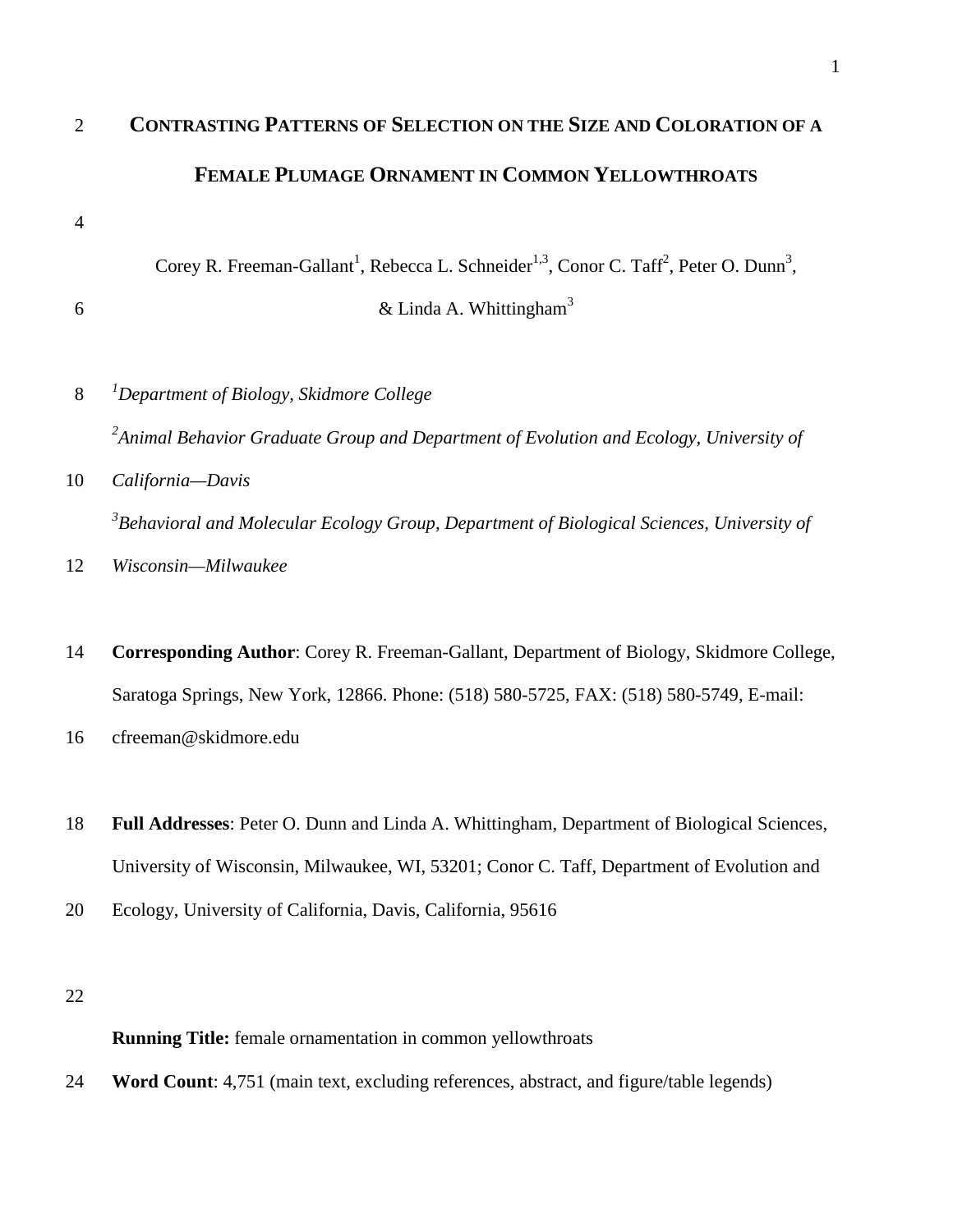## 26 **Abstract**

Females often possess ornaments that appear smaller and duller than homologous traits in males.

- 28 These ornaments may arise as nonfunctional byproducts of sexual selection in males and cause negative viability or fecundity selection in females in proportion to the cost of their production
- 30 and maintenance. Alternatively, female ornaments may function as signals of quality that are maintained by sexual or social selection. In a four-year study of 83 female common
- 32 yellowthroats (*Geothlypis trichas*) and their 222 young, we found strong viability and fecundity selection on the yellow bib, a carotenoid-based plumage ornament that is a target of sexual
- 34 selection in males. Females with larger bibs were older, larger, and more fecund than females with smaller bibs. However, bib size positively covaried with bib total brightness and carotenoid
- 36 chroma, aspects of bib coloration that were under negative viability and fecundity selection. Females with more colorful bibs laid fewer eggs in their first clutch, were more likely to suffer
- 38 total brood loss due to predation, and were less likely to return to the study area. Selection against bib coloration limits the value of bib size as a quality indicator in females and may

40 constrain the elaboration of bib attributes in males.

42

44

46

**Key words:** sexual dimorphism, epigamic signaling, good genes, condition-dependence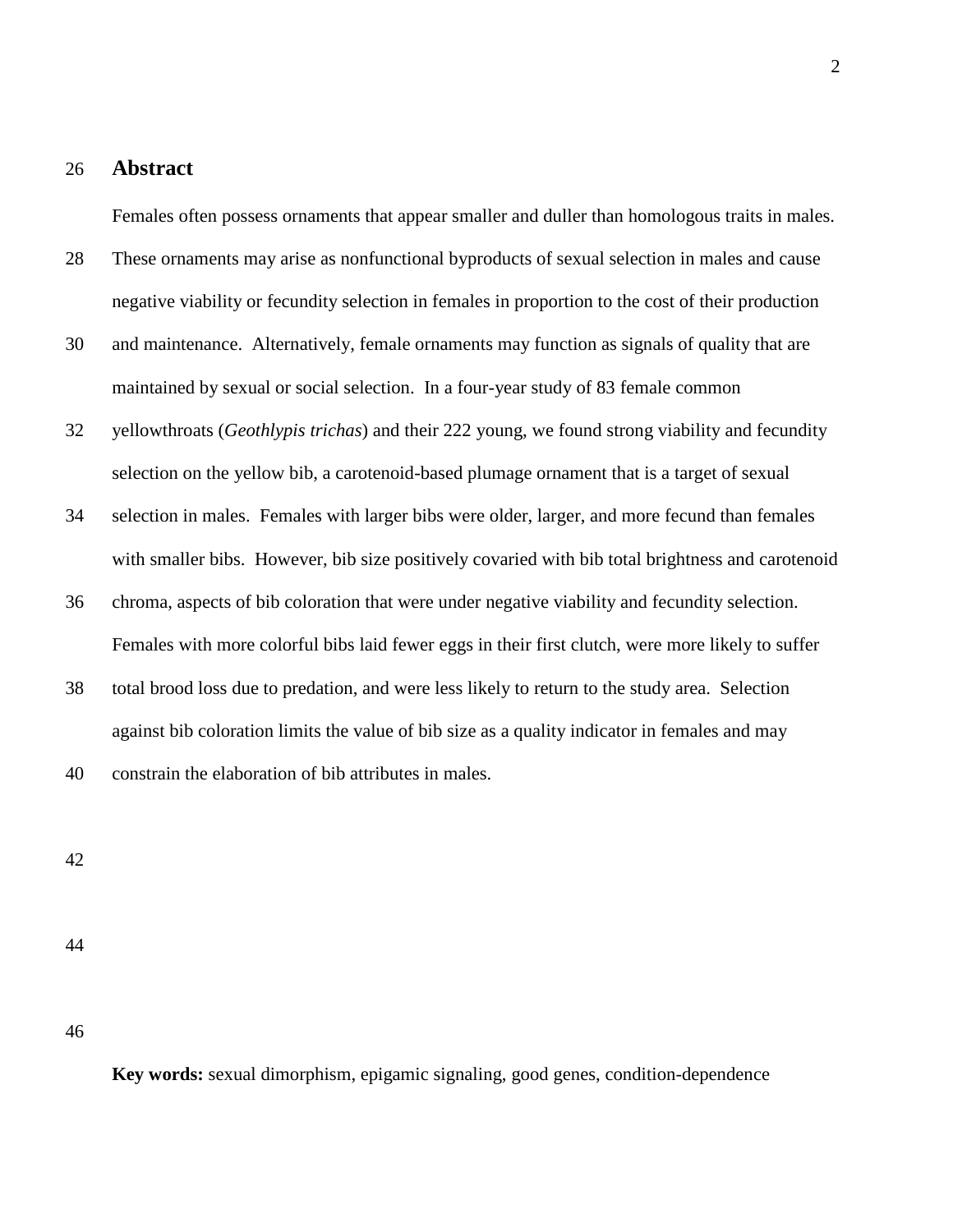## 48 **Introduction**

The ecology and evolution of elaborate ornamentation in males has been the subject of extensive

- 50 research for over 40 years (Andersson, 1994; Andersson & Simmons, 2006). Early controversies surrounding the plausibility of indicator (handicap) mechanisms of sexual selection have given
- 52 way to a plethora of studies exploring how males signal phenotypic and/or genetic quality to potential mates (Roberts *et al*., 2004; Nowicki & Searcy, 2005; Dowling & Simmons, 2009). By
- 54 contrast, the occurrence of elaborate ornamentation in females has received much less attention despite the taxonomic breadth of its occurrence (Amundsen, 2000a; Amundsen & Pärn, 2006;
- 56 Clutton-Brock, 2009) and recent theoretical work pointing to the possibility of mutual mate choice and a role for epigamic signaling in both sexes (Johnstone *et al*., 1996; Kokko &
- 58 Johnstone, 2002; Chenoweth *et al*., 2006).

In part, this lack of empirical study reflects the influence of early work by Lande (1980) who

- 60 pointed out that female ornaments may arise simply as a correlated response to selection for elaborate displays in males (see Amundsen, 2000a; Kraaijeveld *et al*., 2007). According to the
- 62 genetic correlation hypothesis, female ornamentation is nonfunctional and neutral at best; at worst, bright or elaborate ornaments in females may experience negative viability or fecundity
- 64 selection in proportion to the cost of their production and maintenance. In this latter scenario, the sexually antagonistic selection that ensues may be fully or partially resolved through the
- 66 evolution of sexual dimorphism (Bonduriansky & Chenoweth, 2009; Cox & Calsbeek, 2009). Across species, then, variation in the degree of female ornamentation is expected to reflect the
- 68 extent of sexual selection in favor of ornamentation in males, natural selection against the expression of ornamentation in females, or some combination of the two (Lande, 1980; Martin &
- 70 Badyaev, 1996; Dunn *et al.*, 2001; Badyaev & Hill, 2003; Owens, 2006).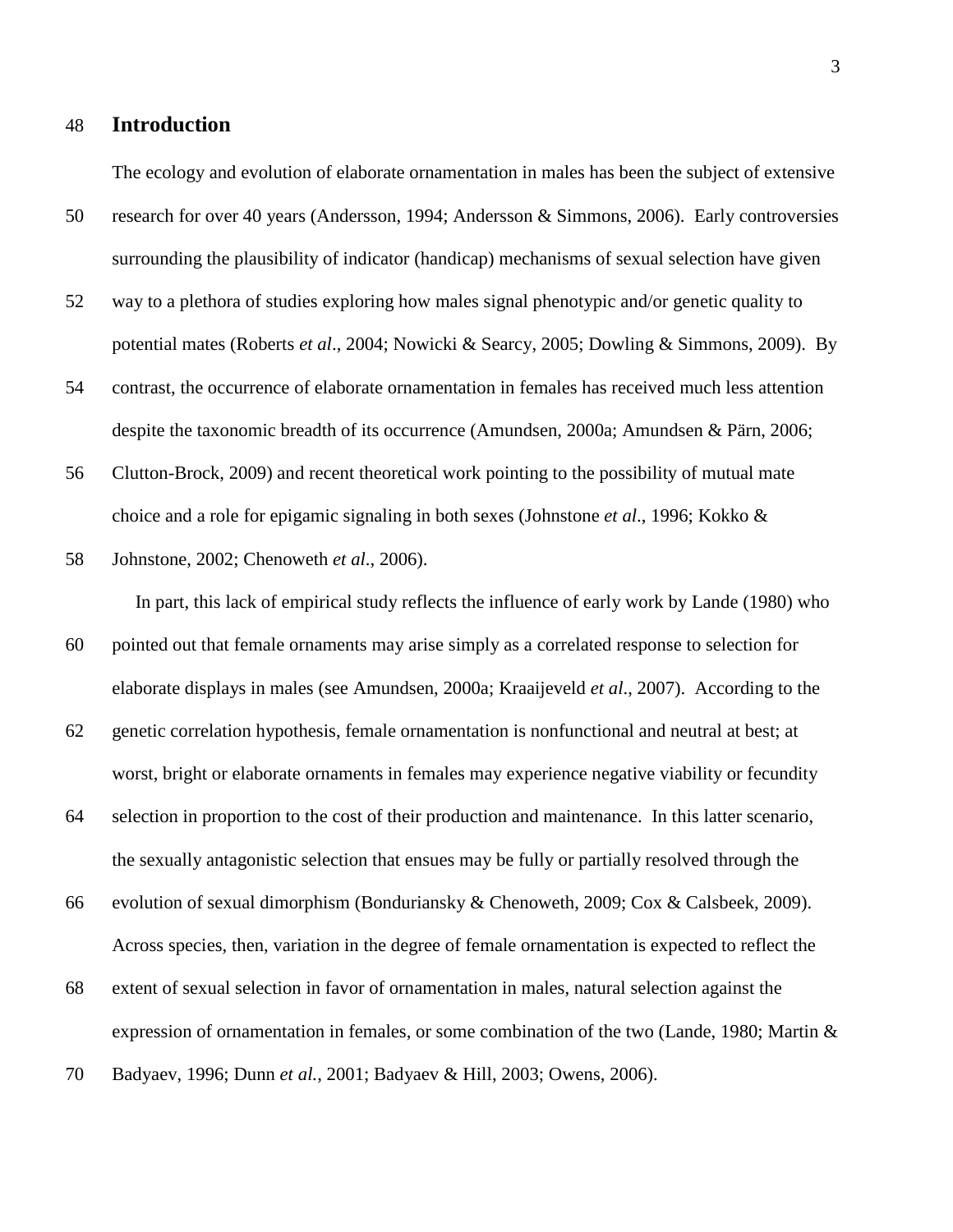Evidence for sexually antagonistic selection on ornamentation is surprisingly rare

- 72 (Kraaijeveld *et al*., 2007), even in birds where the expression of bright or colorful plumages in females might be expected to increase the incidence of whole brood loss due to predation
- 74 (Haskell, 1996; Martin & Badyaev, 1996) or come at a substantial physiological or immunological cost. Price & Burley (1994) found that the expression of a sexually selected trait
- 76 in female zebra finches (*Taeniopygia guttata*) was correlated with lower female fecundity, but similar evidence from populations in the field is lacking. In a survey of 33 studies, only five
- 78 showed a negative association between female ornamentation and fecundity (Nordeide *et al*., 2013).
- 80 By contrast, female ornamentation is often *positively* correlated with indices of individual quality, pointing to a potential role for female ornaments in sexual or social signaling (reviewed
- 82 in Amundsen & Pärn, 2006; Nordeide *et al*., 2013; Tobias *et al*., 2013). Female plumage ornaments vary with age and condition (Johnsen *et al.*, 1996; Dreiss & Roulin, 2010); parasite
- 84 load, immune function, and physiological stress (Roulin *et al*., 2001b, 2008; Hill, 2002; Kelly *et al*., 2012); parental effort (Siefferman & Hill, 2005); annual fecundity (Jawor *et al*., 2004);
- 86 offspring quality (Remeš & Matysioková, 2013); and lifetime reproductive success (Roulin *et al*., 2010; Potti *et al*., 2013). Further, experimental manipulation of female nutritional state and
- 88 reproductive effort has been shown to affect both carotenoid-based and structurally-based plumage ornaments (Siefferman & Hill, 2005; Doutrelant *et al*., 2007, 2012). In aviary trials,
- 90 males prefer more elaborate females in some species (Hill, 1993; Amundsen *et al*., 1997), and female ornamentation has been linked to intrasexual competition for territories, mates, and other
- 92 limiting resources (reviewed in Kraaijeveld *et al.,* 2007; Tobias *et al.,* 2013).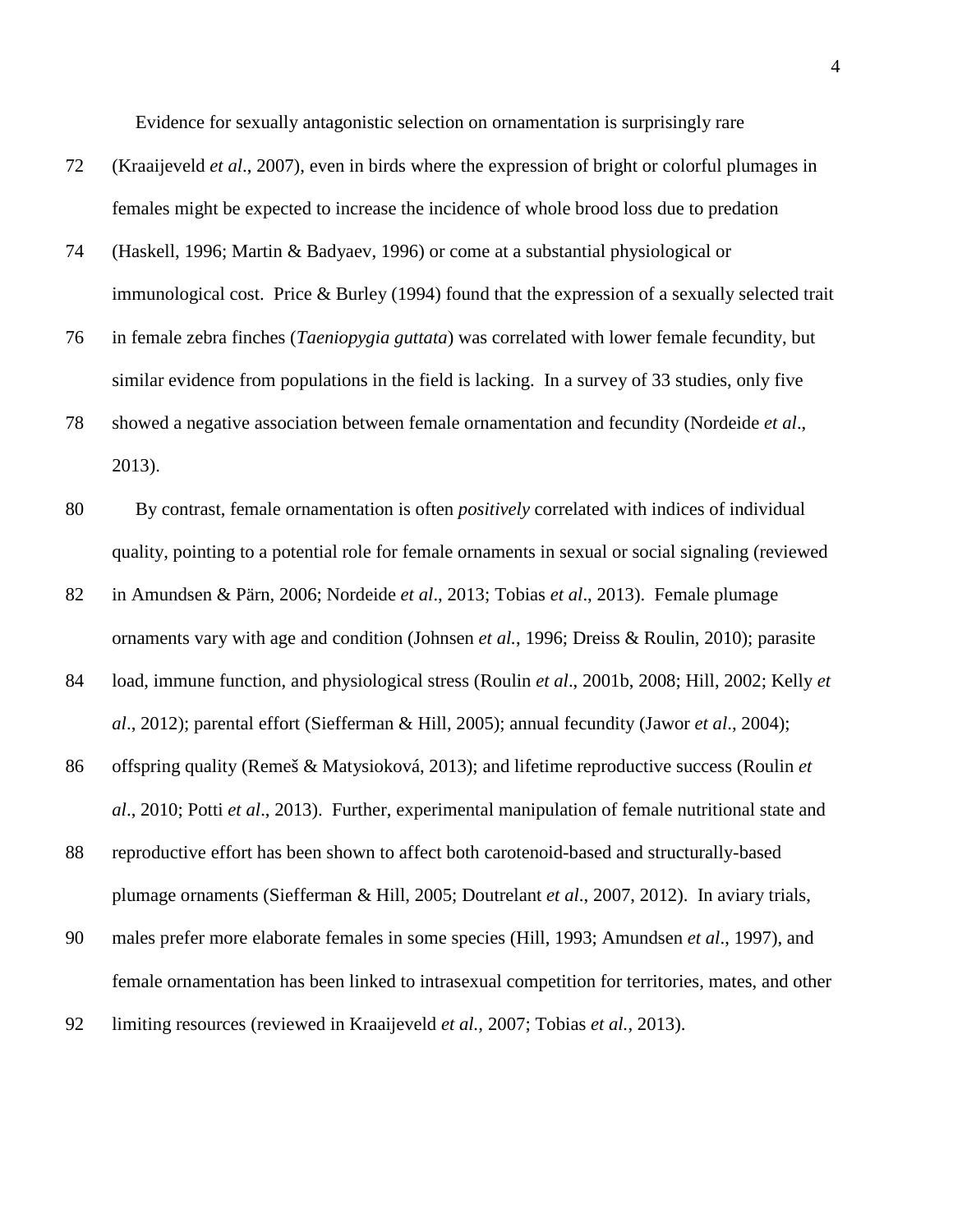Although the non-adaptive (genetic correlation) and adaptive (direct selection) hypotheses

- 94 make contrasting predictions about the relationship between female ornamentation and fitness, the two hypotheses need not be mutually exclusive. In the case of multi-component signals,
- 96 different elements of a single ornament in females may experience net positive or negative selection depending on the costs and benefits specific to each trait. For example, fecundity or
- 98 viability selection against the size of a female ornament may occur independently of sexual selection in favor of its conspicuousness, leading to the evolution of small but colorful
- 100 ornaments. While complex, multi-component displays have received substantial attention in males (e.g., Badyaev *et al*., 2001), relatively few studies have considered the strength and
- 102 direction of selection on multiple ornaments or ornament components in females (but see Jawor *et al.*, 2004; Siefferman & Hill, 2005; Doutrelant *et al.*, 2007; Roulin *et al*., 2010; Remeš &
- 104 Matysioková, 2013).

We explored sexual, viability, and fecundity selection on a carotenoid-based plumage

- 106 ornament in female common yellowthroats (*Geothlypis trichas*). Male and female common yellowthroats possess a UV-yellow bib (throat and breast) pigmented solely by the carotenoid
- 108 lutein (McGraw *et al.*, 2003). In New York, USA, bib size and reflectance are associated with the health, oxidative stress, and survivorship of males, especially among inexperienced (young)
- 110 birds new to the study area (Dunn *et al*., 2010; Freeman-Gallant *et al.,* 2010, 2011). Females prefer large-bibbed males in the aviary (Dunn *et al.,* 2008) and male bib attributes are under
- 112 strong sexual selection in the field (Freeman-Gallant *et al*., 2010; Taff *et al*., 2012, 2013). However, selection on bib traits has not previously been studied in females, where bibs appear
- 114 much less conspicuous.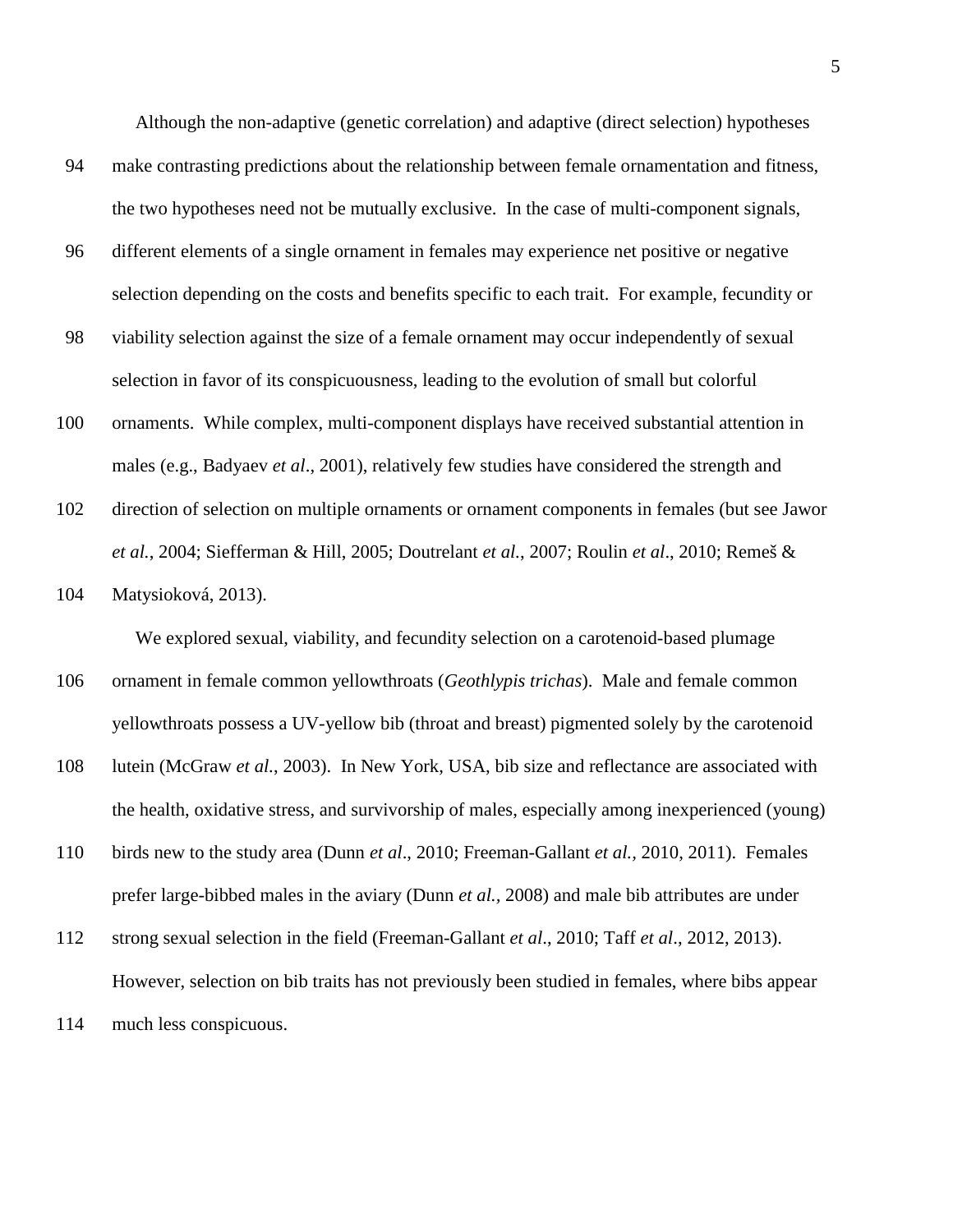#### 116 **Methods**

We studied common yellowthroats nesting along riparian and power line corridors in

- 118 Saratoga County, New York, USA from 2005 to 2008. See Freeman-Gallant *et al.* (2010) for detailed descriptions of the study sites and field techniques. Briefly, we captured adults in mist
- 120 nets soon after their arrival and fitted each individual with a unique combination of 1-3 colored leg bands. At the time of banding, we measured wing length (to nearest 0.5 mm) and
- 122 tarsometatarsus length (to nearest 0.1 mm) and collected a small sample of blood  $\ll$  30  $\mu$ L) from the brachial vein for use in paternity analysis.
- 124 Females generally arrived on territory one week after males (mean 7.2 days  $\pm$  5.6 SD; N = 52 females from 2005-2006) and in most cases, began building nests within 2-3 days of settling. In
- 126 2005, the breeding history of females was unknown, but starting in 2006, females new to the study sites could be distinguished from females with prior breeding experience. Common
- 128 yellowthroats show strong breeding philopatry, and most returning females settled within 1-2 territories of their previous location. Females new to the area (inexperienced females) were
- 130 therefore likely to be yearlings in their first breeding season. We directed our sampling effort to newly arriving females and recaptured returning birds opportunistically. In total, 83 different
- 132 females nested in our study areas, 12 of which were recaptured in subsequent years. To avoid pseudoreplication, we restricted our analyses to the first observation of each female but used
- 134 information from recaptured birds to test for age-related changes in ornament size and coloration. Two additional females that nested in areas peripheral to our study sites are included in analyses
- 136 of female ornamentation but not reproductive success. Nests were censused every other day (2005-2006) or daily (2007-2008) to determine the clutch
- 138 size, hatching success, and fate of each brood (fledged or not). Predation is common in this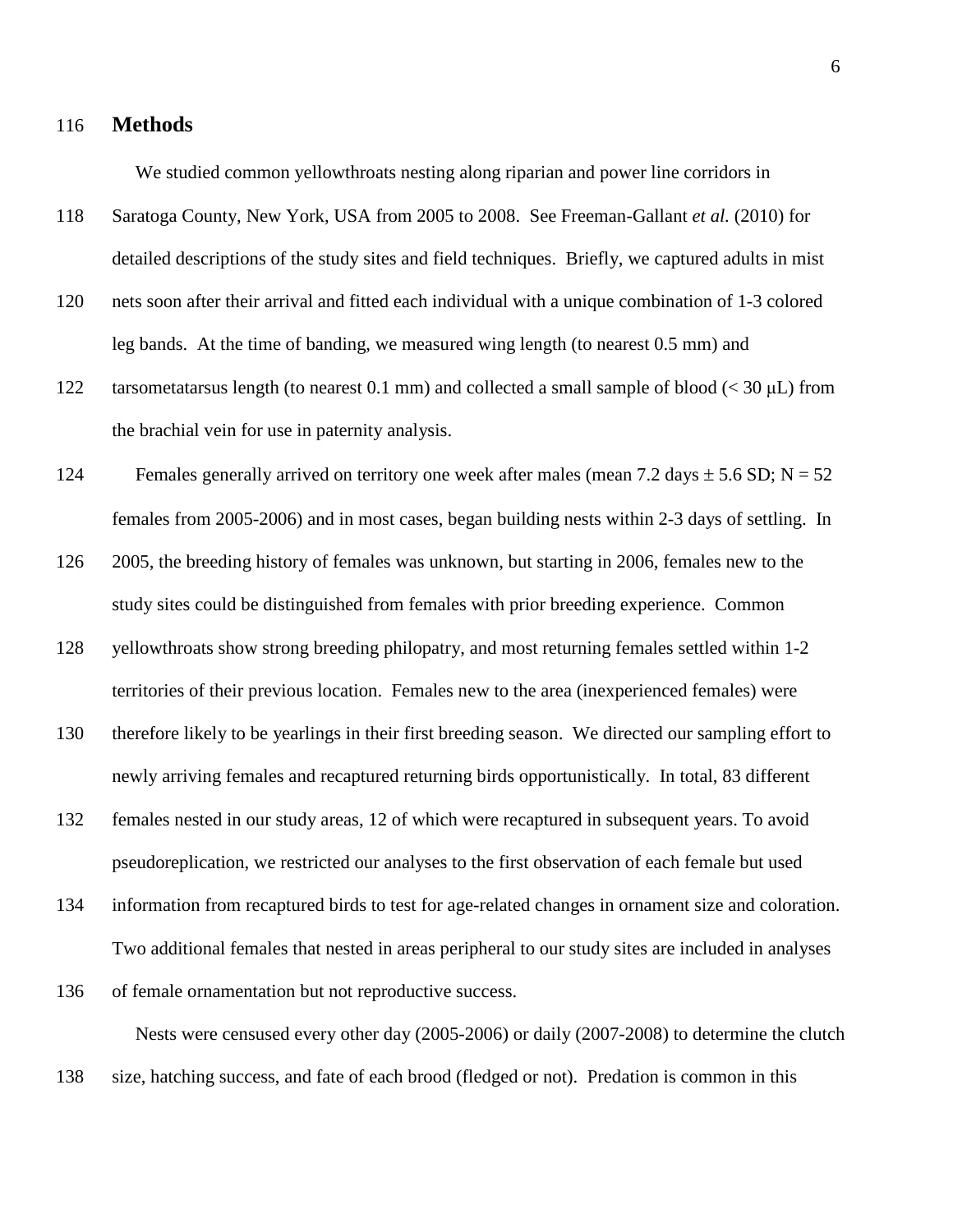population; 43 of 78 first clutches (55.1%) were lost to predation during the incubation or nestling

- 140 stages. Females produced 1-3 replacement clutches (up to 12 eggs in one season) due to repeated brood loss. After fledging a successful first brood, 15 of 35 females (42.9%) produced a second
- 142 clutch, and one female produced three broods in a single season. We use the size of the first clutch and presence/absence of a second brood as estimates of female fecundity.
- 144 The 83 females in our study area produced a total of 222 young that survived to be banded and sampled on day 5 (day of hatching  $=$  day 1). We assigned each offspring to its genetic
- 146 parents using a suite of 3-4 microsatellite loci. Details of microsatellite protocols and paternity analyses can be found in Freeman-Gallant *et al.* (2010). The paternity of all 222 young is
- 148 known, including parentage for 46 extra-pair young produced by 17 females. We used a male's extra-pair status (sired extra-pair young or not) and age (breeding experience) as indices of male
- 150 quality since both are strong predictors of male reproductive success (Freeman-Gallant *et al*., 2010).

#### 152 **Ornamentation**

To estimate the size of the bib, females were held against a background grid of known

- 154 dimensions and filmed with a Sony DCR-H120 digital video camera. Two still images showing the bib were captured from the video and imported into ImageJ (http://rsb.info.nih.gov/ij). We
- 156 used the Threshold plugin to assist in delimiting the bib (Hue 20-50; Saturation 100-255) and obtained one estimate of bib area (to nearest  $0.1 \text{ mm}^2$ ) for each of the two images, which were
- 158 averaged. Estimates of bib area were highly repeatable across the two images (intra-class correlation coefficient,  $r = 0.94$ ,  $n = 85$  unique females and 12 recaptures in subsequent years).
- 160 At the time of banding, we collected four feathers from the center of each female's bib and stored them in a 1.5 mL microfuge tube. The reflectance properties of the feathers were later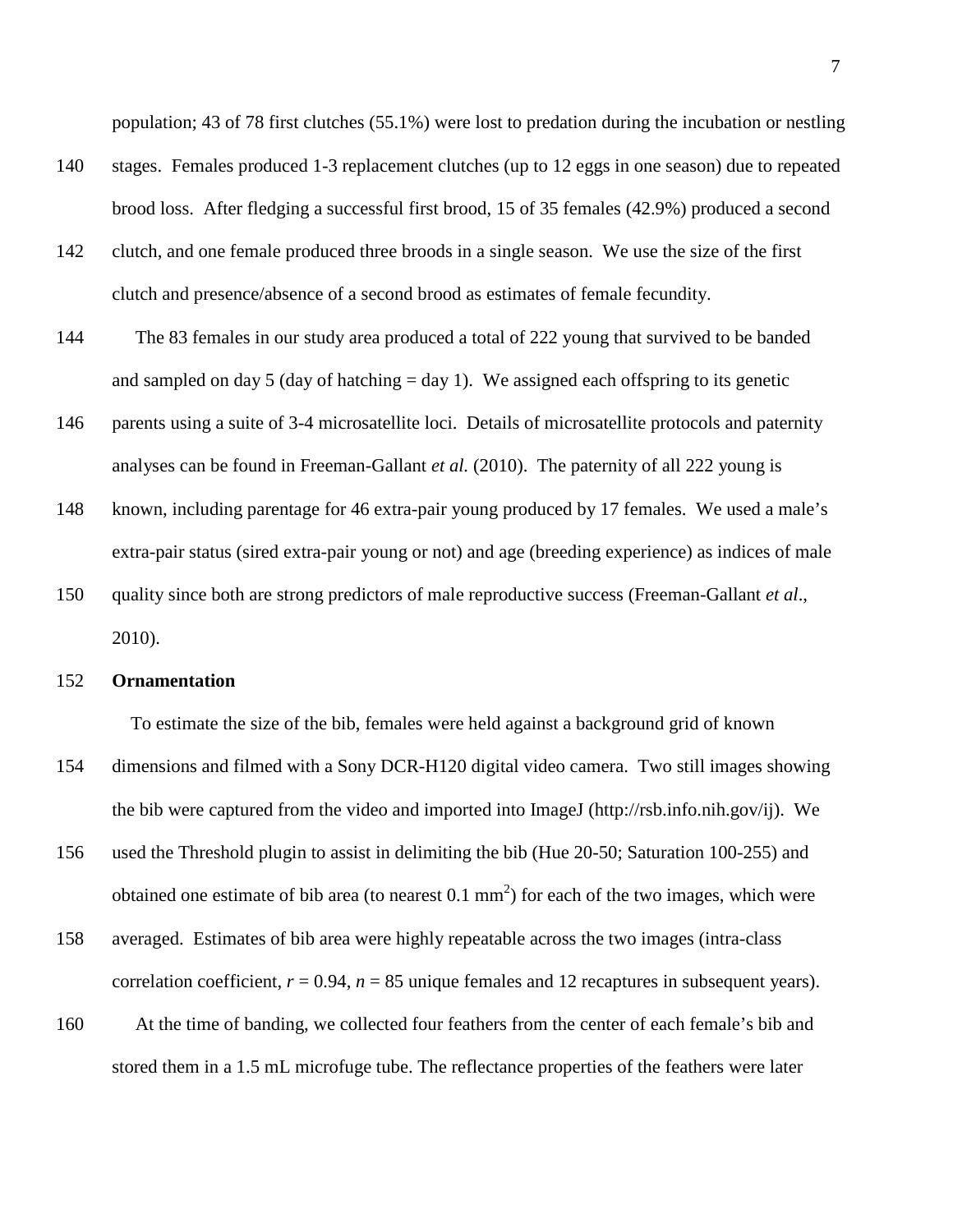- 162 characterized in the laboratory using an Ocean Optics 2000 UV-vis spectrometer. The four feathers were overlapped and secured against a matte black background and their reflectance
- 164 relative to a WS-1 white standard measured between 320-700 nm. Four separate readings were performed for each bird (with the probe removed between each reading) and the results averaged
- 166 (for details, see Freeman-Gallant *et al*., 2010). Following Peters *et al.* (2004a, 2007), we calculated ultraviolet saturation as the proportion of 168 total reflectance across 320-700 nm that could be attributed to reflectance in the UV (320-400
- nm) and carotenoid chroma ( $C_{car}$ ) as ( $R_{700nm}$ - $R_{450nm}$ )/ $R_{700nm}$ . We calculated ultraviolet brightness
- 170 and yellow brightness as average reflectance between 320-400 nm and 550-625 nm, respectively. Because UV brightness and yellow brightness were highly correlated with each other (Pearson
- 172 correlation:  $r = 0.76$ ,  $n = 94$ ,  $P < 0.0001$ ) and with total reflectance across 320-700 nm (Pearson correlation:  $r > 0.89$ ,  $n = 94$ ,  $P < 0.0001$ ), we present results pertaining only to total reflectance
- 174 to simplify the analysis.

#### **Data analysis**

- 176 We searched for relationships between bib attributes and components of female fitness using a two-stage approach. First, we characterized the overall relationship between each bib trait and
- 178 female fitness (apparent survival and aspects of fecundity) using a series of univariate analyses. These analyses do not distinguish between selection on the focal trait and correlated traits—
- 180 rather, they reveal the overall presence or absence of selection on each trait (*sensu* Lande & Arnold, 1983). Second, we used a set of nested, multivariate models to more thoroughly
- 182 characterize fitness relationships by taking inter-trait correlations into account. We began by regressing the initial clutch size of females on body size (wing length, tarsus length), timing of
- 184 breeding (arrival date), and ornamentation (bib size, total brightness, carotenoid chroma, and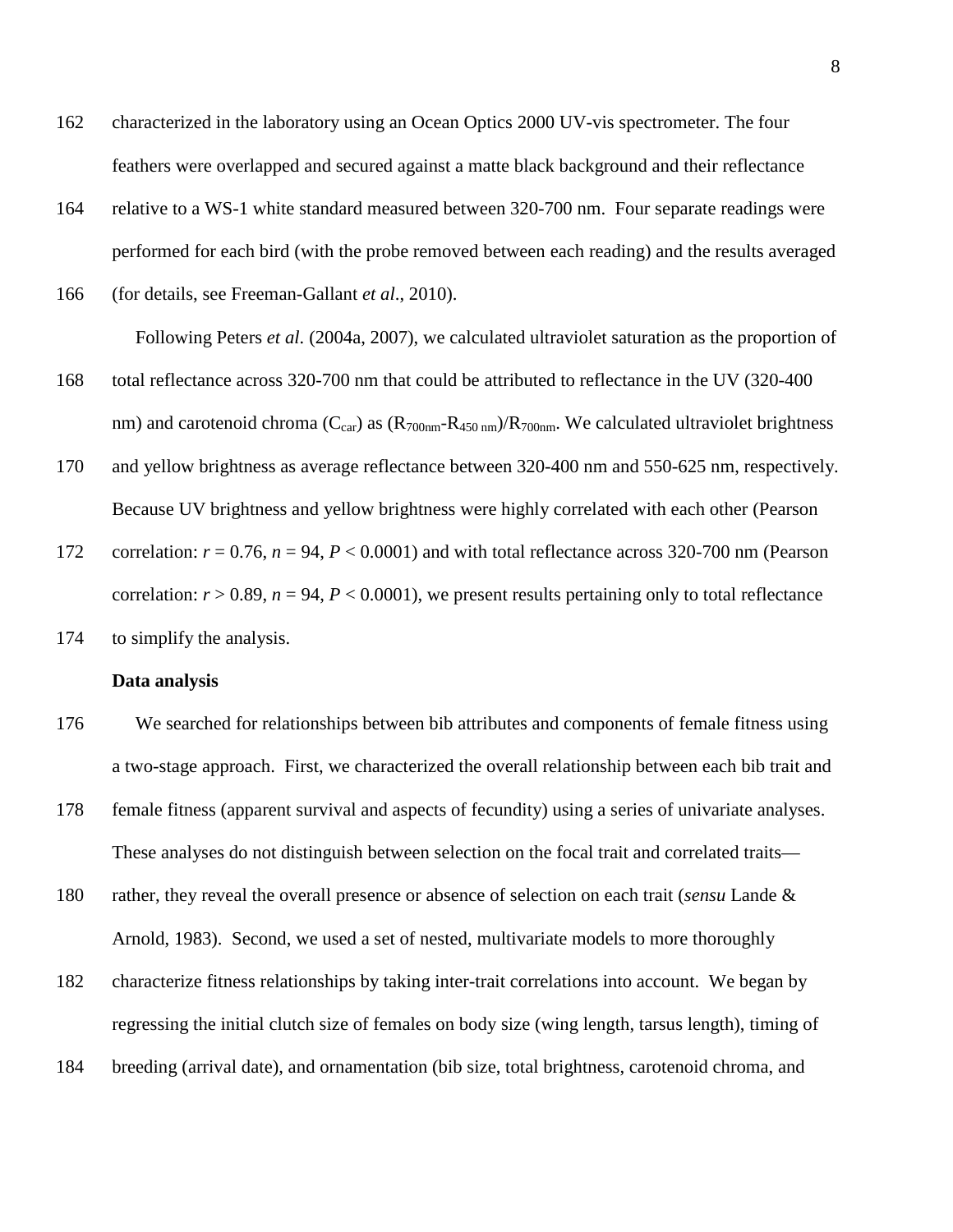ultraviolet saturation). We then used logistic regression to examine nest predation in relation to

- 186 initial clutch size and the other seven variables in the first model. Lastly, we used logistic regression to examine the probability of producing a second clutch in relation to prior nest
- 188 predation (yes/no) and the other eight variables mentioned above. Viability selection on females was estimated with logistic regression of apparent survival (returned to the study site the next
- 190 year or not) on female size, timing of breeding, ornamentation, and initial clutch size. We used backwards step-wise regression to eliminate variables with little explanatory power but present
- 192 results for both full and reduced models.

We took a similar approach when characterizing the relationship between female

- 194 ornamentation and male quality. We used univariate analysis of bib traits and indices of male quality (male breeding experience and extra-pair success) to test for overall patterns of sexual
- 196 selection and multivariate models that included all four bib traits, body size, and timing of breeding to account for inter-trait correlations.
- 198 Because the size and reflectance of bib attributes showed significant differences across years, we adjusted raw data according to population means each year. To facilitate the comparison of
- 200 effect sizes, we further standardized values to have a mean of zero and unit variance. Since including year as a random effect had little qualitative or quantitative impact on the identity or
- 202 relative importance of significant variables in any model, we present results from simplified analyses (lacking year as a covariate). Sample sizes vary where incomplete information forced
- 204 the exclusion of some females

206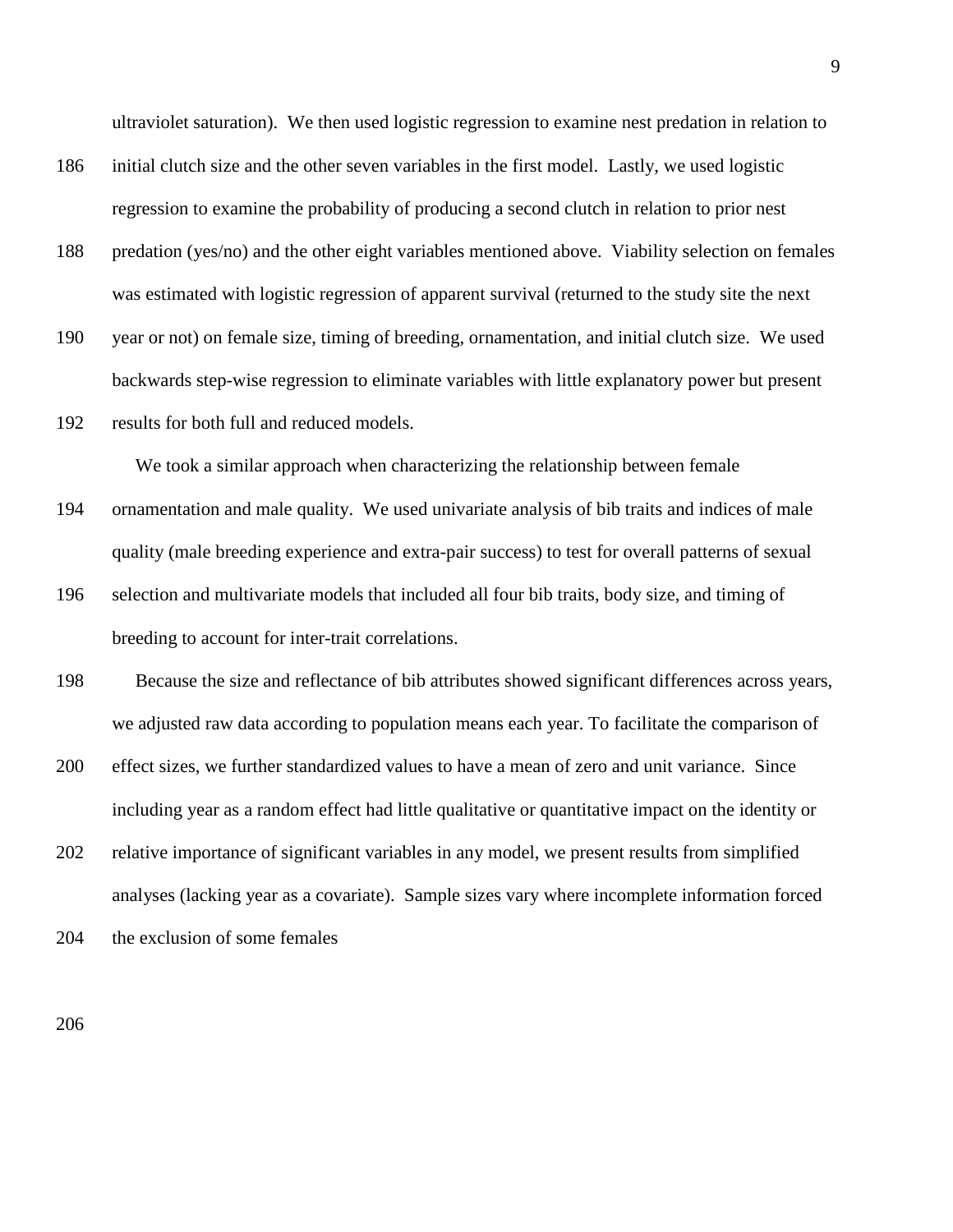## 208 **Results**

#### **Natural selection on female bib traits**

- 210 In univariate analysis, female bib size was positively related to fecundity but not to survivorship. Females with larger bibs had larger initial clutch sizes (Pearson's correlation,  $r =$
- 212 0.25,  $n = 77$ ,  $P = 0.028$ ) and were more likely to produce a second brood (logistic regression,  $\chi^2$  $= 4.2$ ,  $n = 77$ ,  $P = 0.04$ ) than females with smaller bibs. There was no association between bib
- 214 size and apparent survival (logistic regression,  $\chi^2 = 0.32$ ,  $n = 72$ ,  $P = 0.57$ ).

No aspect of bib coloration was positively associated with female fecundity or survivorship in

- 216 univariate analysis. Instead, bib total brightness tended to be negatively correlated with a female's initial clutch size (Pearson's correlation,  $r = -0.20$ ,  $n = 78$ ,  $P = 0.075$ ) and positively
- correlated with the occurrence of nest predation (logistic regression,  $\chi^2 = 3.0$ ,  $n = 78$ ,  $P = 0.08$ ). No other bib component was significantly correlated with initial clutch size (Pearson's
- correlation,  $P > 0.13$ ), occurrence of nest predation (logistic regression,  $\chi^2$  < 1.0,  $P > 0.33$ ), probability of producing a second clutch (logistic regression,  $\chi^2$  < 1.1, *P* > 0.28), or apparent

222 **survivorship (logistic regression, 
$$
\chi^2
$$
 < 0.19, *P* > 0.66).**

Because bib total brightness ( $r = 0.30$ ,  $n = 84$ ,  $P = 0.006$ ), carotenoid chroma ( $r = 0.26$ ,  $n =$ 

224 83,  $P = 0.02$ ), and UV saturation ( $r = 0.24$ ,  $n = 83$ ,  $P = 0.03$ ) increased with bib size, we used a series of multiple regressions to more fully describe fecundity and viability selection acting on 226 female bib traits.

In a multiple regression of all four bib components, body size (wing length, tarsus length),

- 228 and timing of breeding (arrival date) on initial clutch size, initial clutch size increased with increasing bib size, body size (tarsus length), and earlier breeding but declined with increasing
- 230 bib brightness and carotenoid chroma (full model:  $R^2 = 0.40$ ,  $n = 71$   $P < 0.0001$ ; Table 1).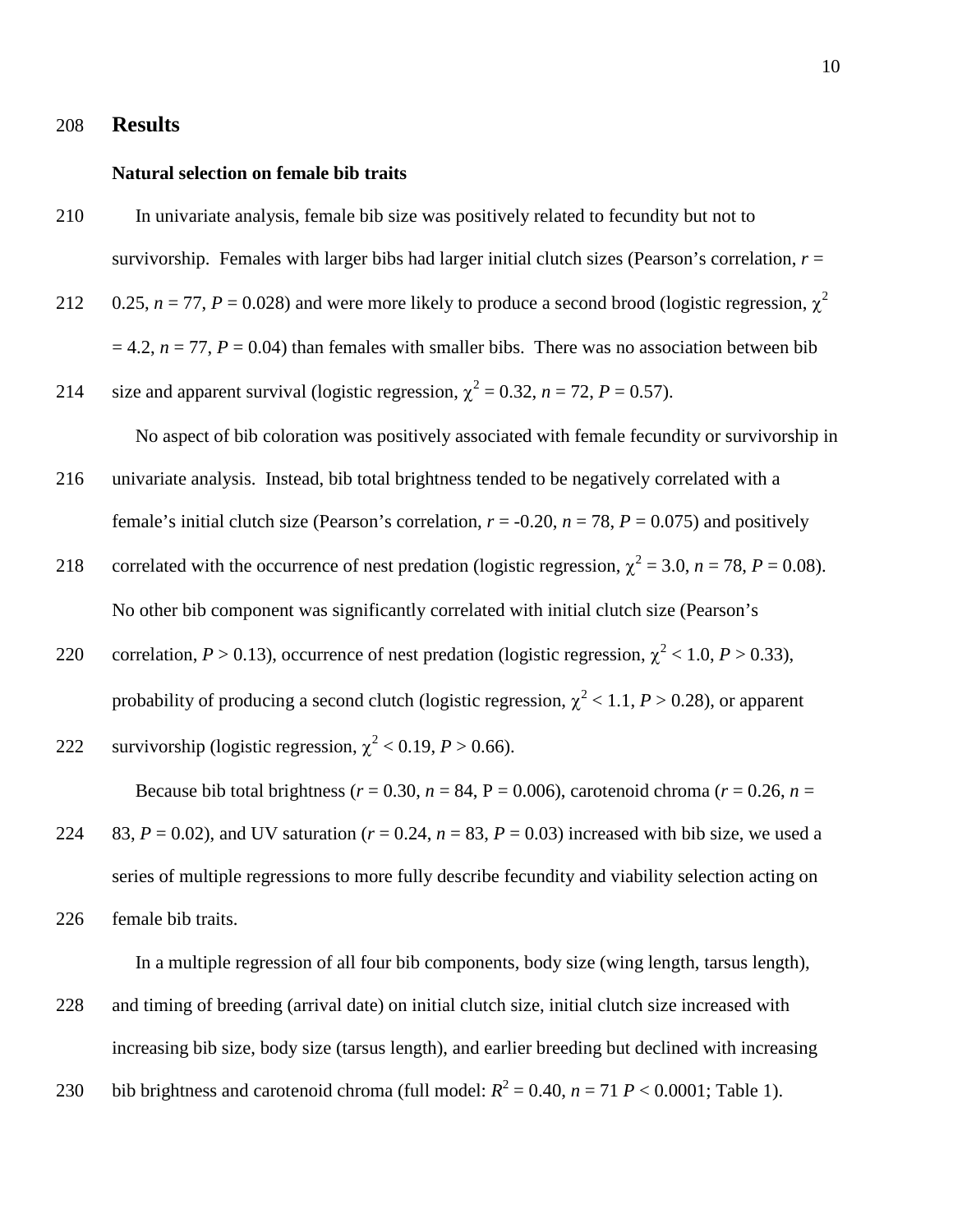**Table 1** Effect of bib traits, body size, and timing of breeding on components of female fecundity and survivorship. 232 F- and  $\chi^2$  statistics are for multiple linear or logistic regressions. Effects in bold were included in reduced models constructed through backwards step-wise regression. Effect sizes for the reduced model are shown in Figure 1.

|                             | <b>Components of Female Fecundity</b> |                            |                  |                               |         |                                |                 | <b>Apparent Survivorship</b> |                       |                 |                          |                |  |
|-----------------------------|---------------------------------------|----------------------------|------------------|-------------------------------|---------|--------------------------------|-----------------|------------------------------|-----------------------|-----------------|--------------------------|----------------|--|
|                             |                                       | <b>Initial Clutch Size</b> |                  | (absence of whole brood loss) |         | <b>Avoidance of Predation?</b> |                 |                              | <b>Second Clutch?</b> |                 | Return?                  |                |  |
| Overall Model               | $R^2 = 0.40, P \le 0.0001$            |                            |                  | $R^2 = 0.16$ , $P = 0.05$     |         |                                |                 | $R^2 = 0.66, P \le 0.0001$   |                       |                 | $R^2 = 0.36, P = 0.0002$ |                |  |
|                             | Effect                                | F                          | $\boldsymbol{P}$ | Effect $\chi^2$               |         | $\boldsymbol{P}$               | Effect $\chi^2$ |                              | $\overline{P}$        | Effect $\chi^2$ |                          | $\overline{P}$ |  |
| <b>Bib Size</b>             | 0.40                                  | 10.9                       | 0.002            | 0.08                          | 0.0     | 0.83                           | $-0.08$         | 0.0                          | 0.94                  | $-0.35$         | 0.5                      | 0.49           |  |
| <b>Bib Total Brightness</b> | $-0.27$                               | 4.0                        | 0.05             | $-1.12$                       | 5.8     | 0.02                           | 1.56            | 1.4                          | 0.24                  | 0.52            | 1.2                      | 0.28           |  |
| Bib Carotenoid Chroma       | $-0.33$                               | 9.4                        | 0.003            | $-0.63$                       | 2.8     | 0.09                           | 1.74            | 2.8                          | 0.09                  | $-0.96$         | 4.1                      | 0.04           |  |
| <b>Bib UV Saturation</b>    | $-0.20$                               | 2.2                        | 0.14             | $-0.01$                       | 0.0     | 0.98                           | 0.65            | 0.5                          | 0.47                  | $-0.91$         | 3.2                      | 0.07           |  |
| <b>Tarsus Length</b>        | 0.35                                  | 12.8                       | 0.001            | 0.36                          | 1.2     | 0.27                           | $-0.32$         | 0.3                          | 0.61                  | 0.10            | 0.1                      | 0.82           |  |
| Wing Length                 | $-0.10$                               | 0.7                        | 0.39             | 0.63                          | 3.2     | 0.07                           | 0.77            | 1.3                          | 0.26                  | 1.18            | 6.0                      | 0.01           |  |
| <b>Arrival Date</b>         | $-0.33$                               | 8.9                        | 0.004            | $-0.37$                       | 1.1     | 0.29                           | $-3.53$         | 4.9                          | 0.03                  |                 | -------                  |                |  |
| Initial Clutch Size         |                                       |                            |                  | $-0.39$                       | 1.0     | 0.31                           | 1.01            | 1.0                          | 0.32                  | 1.49            | 6.4                      | 0.01           |  |
| Avoidance of Predation?     |                                       | -------                    |                  |                               | ------- |                                | 4.08            | 6.0                          | 0.01                  |                 | -------                  |                |  |

234

Backwards step-wise regression converged on these traits in the final model (reduced model: *R*<sup>2</sup> 236 = 0.37,  $n = 71$ ,  $P < 0.0001$ ; all predictors:  $P \le 0.01$ , see Fig. 1 for effect sizes). Brighter bibs were also associated with increased risk of predation, which, along with timing of breeding, was 238 strongly related to the probability of producing a second clutch (Table 1 for full models; Fig. 1). In a multiple logistic regression of bib traits, body size, and clutch size on apparent survival,

240 female return rates increased with wing length and initial clutch size but declined with increasing carotenoid chroma and tended to decline with increasing UV saturation (full model:  $R^2 = 0.36$ , *n* 

 $242 = 71, P = 0.0002$ ; Table 1). Backward step-wise regression converged on these traits in the final model (reduced model:  $R^2 = 0.24$ ,  $n = 67$ ,  $P < 0.0004$ ; see Fig. 1 for effect sizes).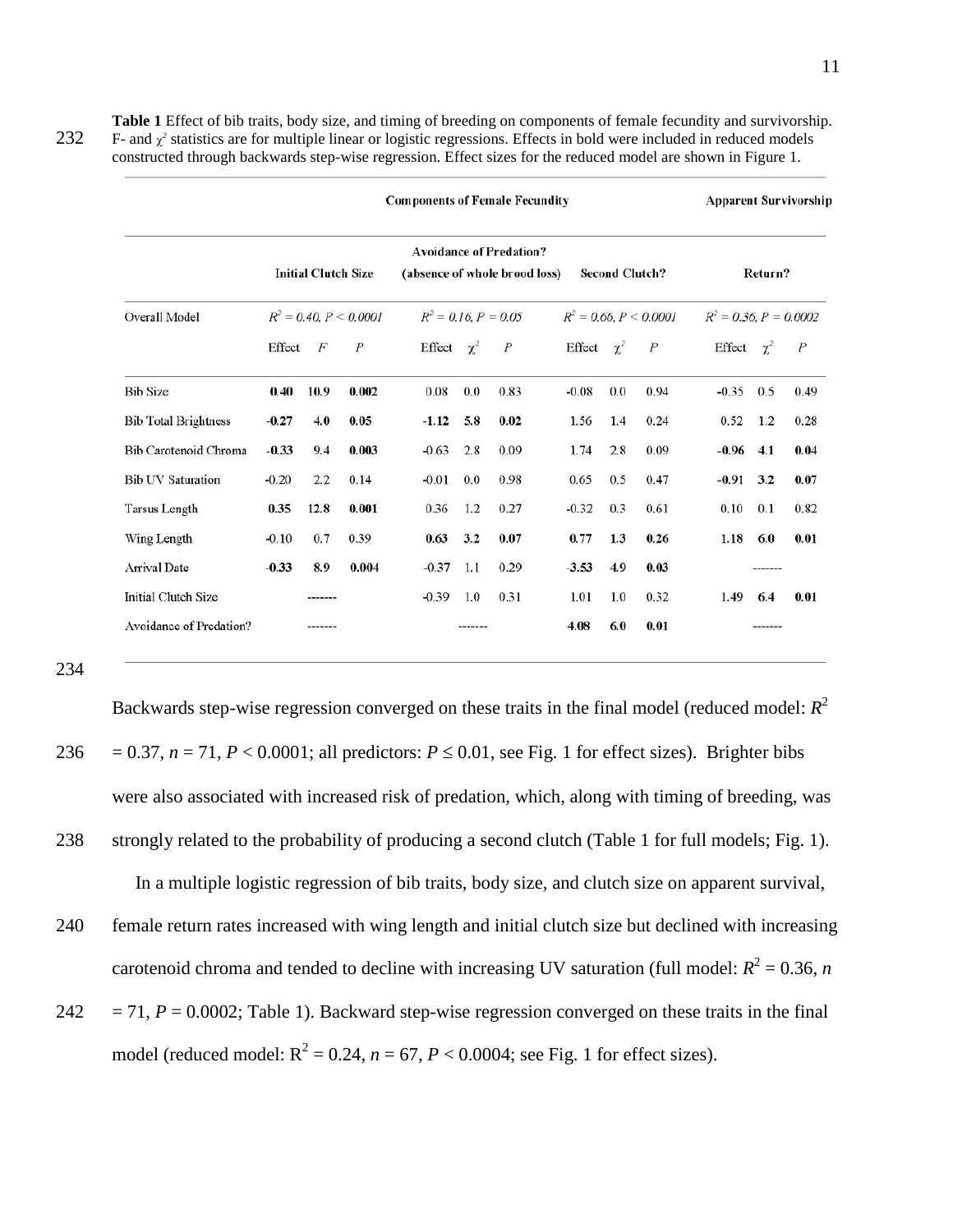



**Figure 1** Relationship between female bib attributes and components of fecundity and viability based on multiple 246 linear and logistic regressions. Effect sizes are from reduced models identified by backwards stepwise regression (Table 1) and pertain to data standardized to a mean of zero with unit variance. Dark arrows show positive 248 relationships; shaded arrows show negative relationships. For purposes of clarity, significant, positive correlations between bib size, brightness and carotenoid chroma are not shown, along with a significant, positive relationship 250 between tarsus length and initial fecundity (initial clutch size).

| 252 | Because of the importance of body size and timing of breeding to initial fecundity and                 |
|-----|--------------------------------------------------------------------------------------------------------|
|     | apparent survivorship, we examined the relationship between bib attributes and these other             |
| 254 | aspects of a female's phenotype to determine if bib traits might experience indirect selection         |
|     | (through their correlation with body size and timing of breeding). Of the four bib traits, only bib    |
| 256 | size was related to wing length (multiple regression; $F_{1.78} = 21.5$ , P < 0.0001; Fig. 1). No bib  |
|     | traits predicted female arrival date or tarsus length in separate multiple regressions ( $P > 0.11$ ). |
| 258 | Experienced females had larger bibs, on average, than inexperienced females (ANOVA with                |
|     |                                                                                                        |

260 size with age (paired-t test,  $t_{10} = 2.4$ ,  $P = 0.037$ ). Although experienced females also had longer wings than inexperienced females ( $F_{1,60} = 8.3$ ,  $P = 0.02$ ), they did not have larger initial clutch

female identity coded as a random effect,  $F_{1,60} = 10.4$ ,  $P = 0.01$ ) owing to increases in ornament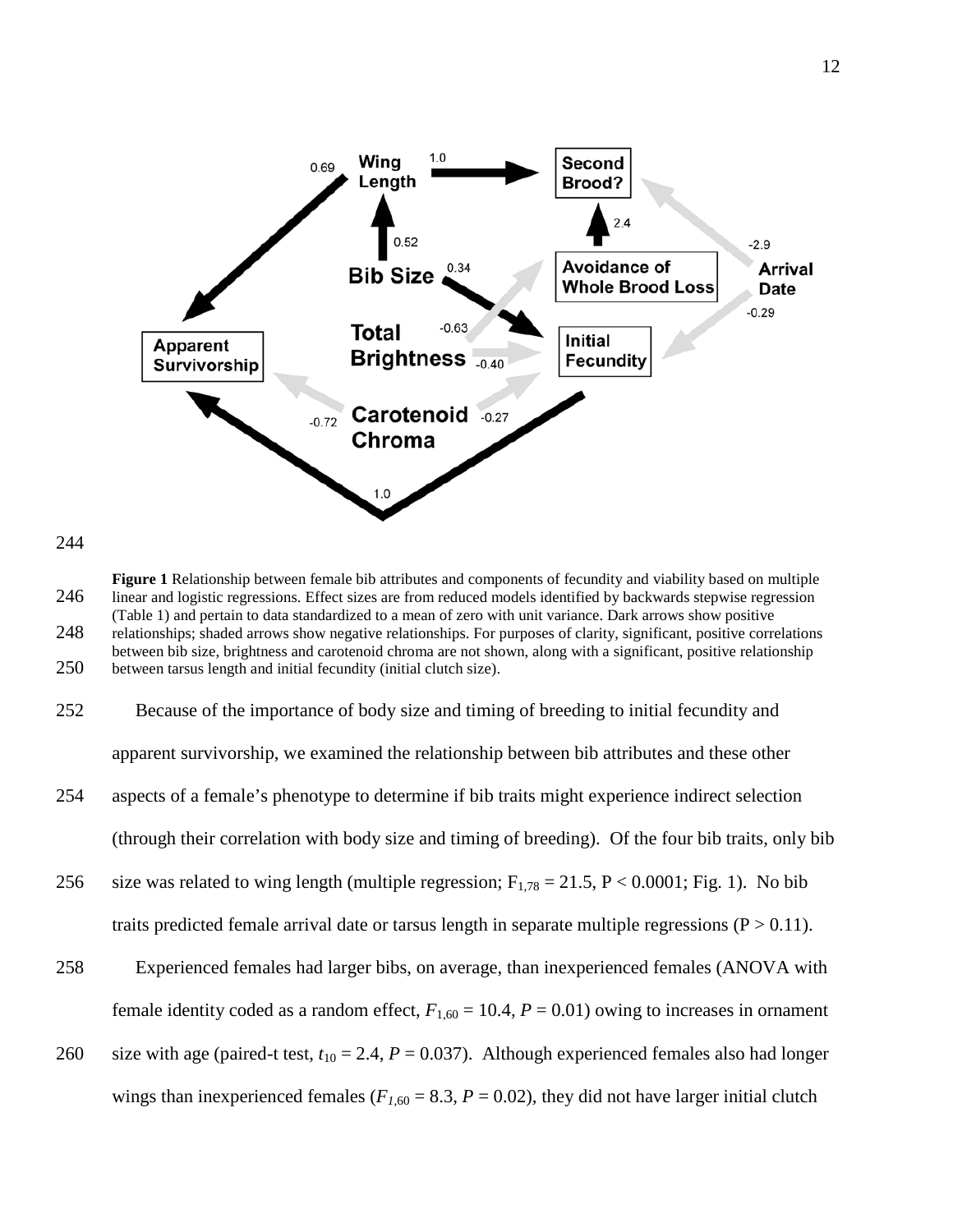- 262 sizes  $(F_{1,54} = 3.2, P = 0.17)$ . Correlations between bib traits and female fecundity are thus unlikely to be attributed to age-related changes in ornament expression and reproductive success.
- 264 Indeed, in multivariate analyses, bib traits continued to be related to initial clutch size (bib size: partial  $\beta = 0.31$ ,  $P = 0.037$ ; C<sub>car</sub>: partial  $\beta = -0.24$ ,  $P = 0.06$ ), probability of whole brood loss due
- 266 to predation (bib total brightness: partial  $\beta = 1.3$ ,  $P = 0.04$ ) and apparent survivorship (C<sub>car</sub>: partial  $\beta$  = -1.2, *P* = 0.06; bib size: partial  $\beta$  = -1.8, P = 0.05) even after restricting the analysis to
- 268 the 46 females known to be inexperienced (cf. Table 1, Fig. 1).

#### **Sexual selection on female bib traits**

- 270 All 83 females in our study area had equivalent pairing success (one social mate), but sexual selection on female ornaments could also have occurred through variation in male quality
- 272 (Amundsen, 2000b). Evidence pointing to a relationship between male quality and female bib traits is weak or inconsistent, however.
- 274 In univariate analysis, the probability that females paired with an experienced (older) male tended to increase with increasing carotenoid chroma ( $\chi^2$  = 3.4, *n* = 64, *P* = 0.066), and females
- 276 with larger bibs were more likely to be paired to males who sired young outside the pairbond (logistic regression: bib size,  $\chi^2 = 4.4$ ,  $n = 77$ ,  $P = 0.036$ ), but other bib components were not
- 278 significantly related to these indices of male quality  $(P > 0.10)$ . In multivariate analyses including all bib traits, body size (tarsus and wing lengths), and timing of breeding, females with
- 280 brighter and more chromatic ( $C_{car}$ ) bibs were more likely to pair with experienced males ( $\chi^2$ ) 3.9,  $n = 57$ ,  $P < 0.05$ ) while females with larger bibs were more likely to pair with successful

282 extra-pair sires (
$$
\chi^2 = 4.3
$$
,  $n = 69$ ,  $P = 0.034$ ).

 The expression of bib traits is strongly condition-dependent among young, inexperienced 284 males in our population, (Freeman-Gallant *et al.*, 2010), yet there is no evidence for assortative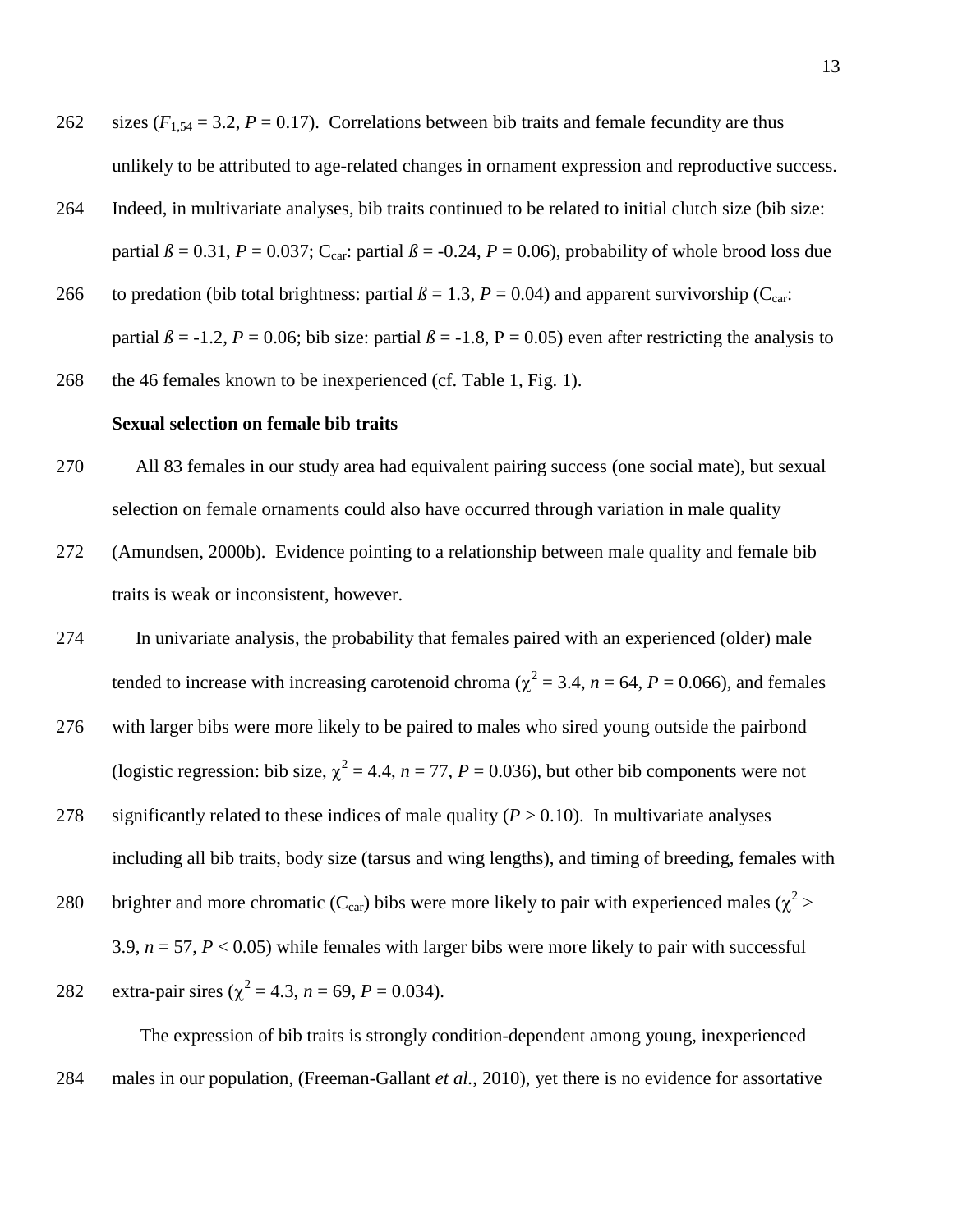mating by bib attributes among females paired to inexperienced males (Pearson's correlations; *n* 

- 286  $=$  30,  $P > 0.13$ ). Among females paired to experienced males, females with smaller, less UV saturated bibs tended to be paired to males with larger bibs (Pearson's correlations;  $r \approx -0.30$ ,  $n =$
- 288 33-34, *P* < 0.08).

Females with larger, brighter, and more saturated bibs did not arrive and pair earlier in the

- 290 season than females with less elaborate bibs (Pearson's  $r < 0.11$ ,  $n = 79-80$ ,  $P > 0.34$ ). Thus, any fitness benefits accruing to females through rapid pair formation and early breeding do not
- 292 pertain in our population.

#### **Sexual dichromatism**

- 294 In each of three years (2006-2008), inexperienced females had bibs that were smaller (ANOVA,  $F_{1,101} = 96.2$ ,  $P < 0.0001$ ) less bright (ANOVA,  $F_{1,100} = 46.6$ ,  $P < 0.0001$ ), and less
- 296 saturated (ANOVA,  $F_{1, 99} > 20.7$ ,  $P < 0.0001$ ) than inexperienced males, although the extent of dichromatism varied across years for some bib components (ANOVA, interaction between sex
- 298 and year; Ccar: *F*2,99 = 3.7, *P* = 0.029; bib size: *F*2,101 = 4.9, *P* = 0.009; Table 2). Sexual dimorphism was not analyzed in 2005 because the breeding history (age) of most adults was
- 300 unknown, and bib size increased with increasing breeding experience in both sexes (see above, Freeman-Gallant *et al*., 2010). Small sample sizes of experienced females prevented comparison
- 302 of ornamentation among older adults.

## **Discussion**

- 304 In contrast to strong sexual selection favoring more colorful bibs in male common yellowthroats (Freeman-Gallant *et al.*, 2010; Taff *et al*., 2012), we detected viability and
- 306 fecundity selection against brighter and more saturated bibs in females. Females with brighter bibs laid fewer eggs in first clutches and were more likely to suffer whole brood loss due to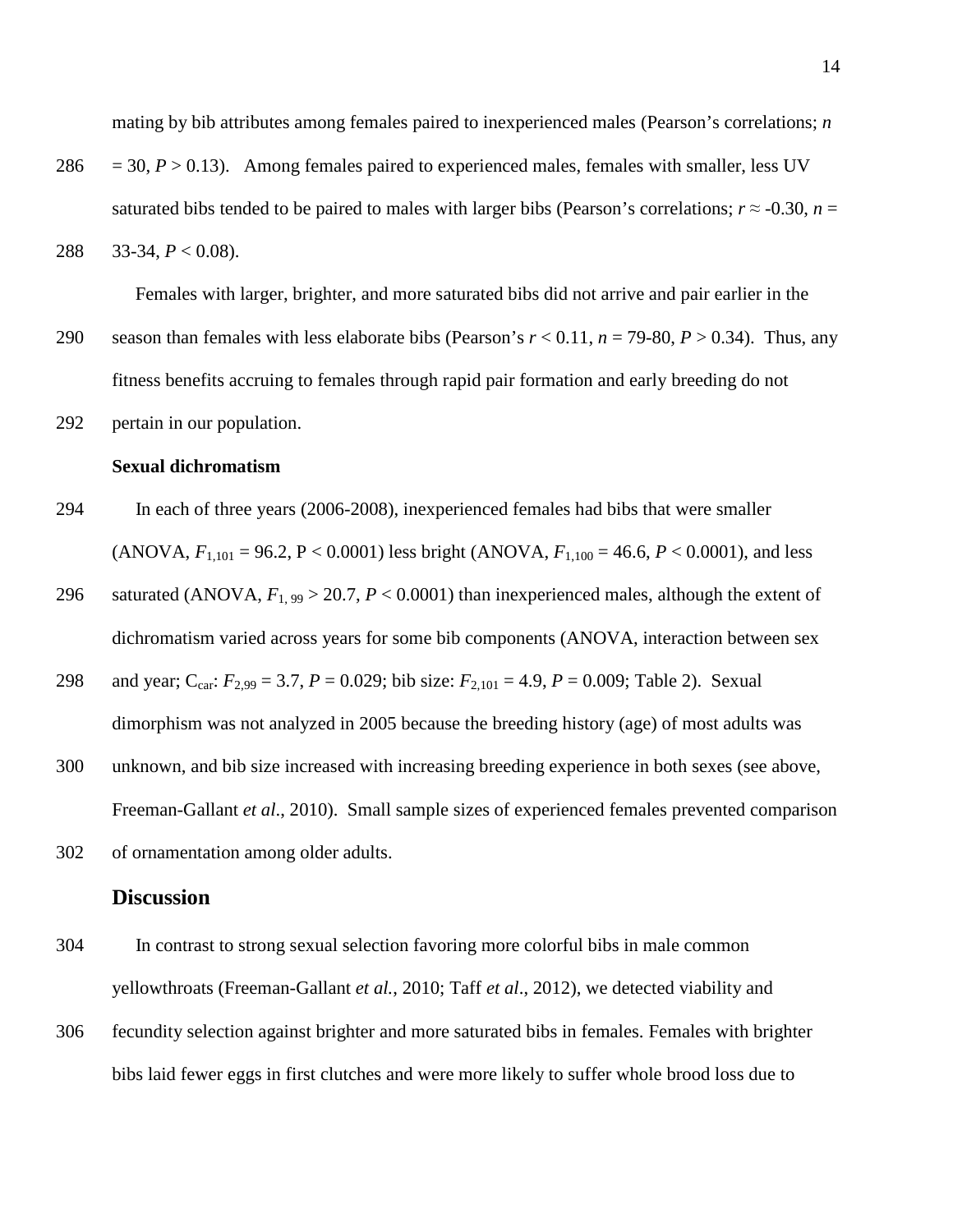- 308 predation. Bib carotenoid chroma was also associated with lower initial fecundity and reduced female survivorship. In general, if males and females share genes for ornamental traits and each
- 310 sex has different fitness optima for the traits, then this difference could generate sexually antagonistic selection on the phenotype and intra-locus conflict at the genetic level (Bedhomme
- 312 & Chippindale, 2007). Over time, such selection is expected to enhance the degree of sexual dimorphism (Bonduriansky & Chenoweth, 2009; Cox & Calsbeek, 2009). Indeed, compared to

314 males, female bibs are less bright and show reduced UV saturation and carotenoid chroma.

**Table 2** Bib size and coloration for inexperienced adults in 2006, 2007, and 2008. Males had larger, brighter, and 316 more saturated bibs, although the extent of sexual dichromatism varied across years. Data are presented as mean  $\pm$ SE (n).

|                            | 2006                                 |                      | 2007                 |                    | 2008               |                      |  |
|----------------------------|--------------------------------------|----------------------|----------------------|--------------------|--------------------|----------------------|--|
|                            | Females                              | Males                | Females              | Males              | Females            | Males                |  |
| Bib Size(mm <sup>2</sup> ) | $259.0\pm29.9(25)$                   | $600.3 \pm 41.7(14)$ | $262.6 \pm 22.5(18)$ | $533.4\pm36.5(17)$ | $325.5\pm36.2(14)$ | $470.5 \pm 18.1(19)$ |  |
| Carotenoid Chroma          | $0.84\pm0.02(24)$                    | $0.97 \pm 0.02$ (13) | $0.85 \pm 0.02$ (18) | $0.89\pm0.01(17)$  | $0.71\pm0.03(14)$  | $0.76 \pm 0.01$ (19) |  |
| UV Saturation              | $-0.03 \pm 0.02$ (24)                | $0.07 \pm 0.1$ (13)  | $0.02 \pm 0.01$ (18) | $0.09\pm0.01(17)$  | $0.09\pm0.01(14)$  | $0.14\pm0.00(19)$    |  |
| <b>Total Brightness</b>    | $11.9\pm0.1(25)$<br>$16.2\pm0.8(13)$ |                      | $13.3 \pm 0.7$ (18)  | $17.5\pm0.6(17)$   | $19.3 \pm 1.3(14)$ | $24.3 \pm 0.5$ (19)  |  |
|                            |                                      |                      |                      |                    |                    |                      |  |

318

 Selection against bright coloration in females has long been considered an important source of 320 sexual dichromatism in birds. Wallace (1889), for example, argued that since bright coloration at the nest may increase the risk of predation on eggs and young, females (more so than males) 322 should experience selection against exaggerated plumages because females often spend more time incubating and tending offspring. Wallace's logic has been supported by experimental work

- 324 using artificial nests (Haskell, 1996) and also by phylogenetic analyses relating interspecific variation in female plumage brightness to the risk of predation (Martin & Badyaev, 1996).
- 326 Surprisingly, however, our study appears to be the first intraspecific study to demonstrate an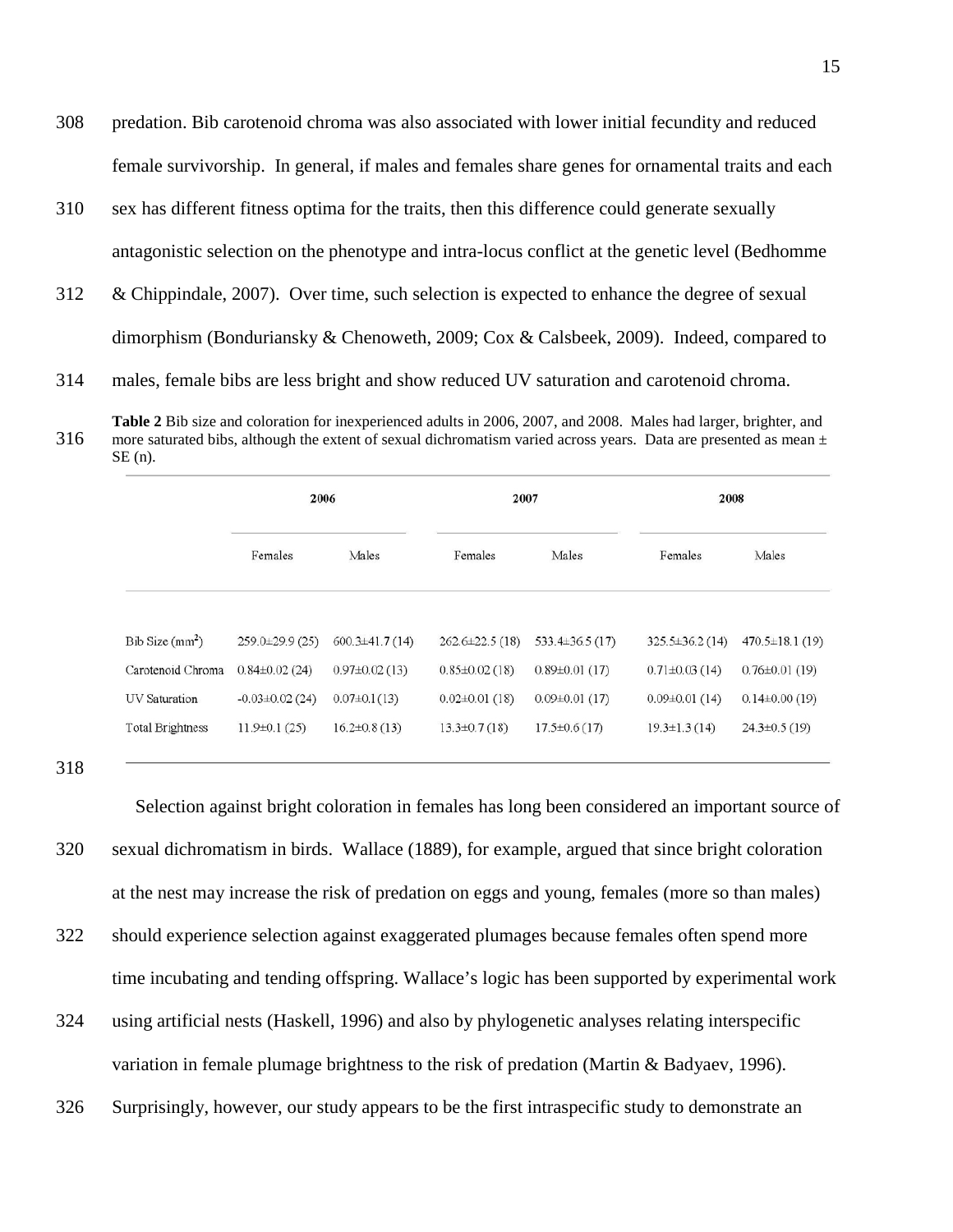association between female plumage brightness and nest predation, although it is not clear

- 328 whether the lack of empirical data can be traced to publication bias against negative results or simply to lack of study. Indeed, it seems intuitively obvious that bright colors at the nest should
- 330 attract visually oriented predators, and such costs are commonly invoked in the literature (see, for example, Burns 1998).
- 332 Common yellowthroats typically nest on or near the ground (elevation < 0.5 m), and a female's ventral (bib) coloration is not exposed during the incubation of eggs or young. We
- 334 therefore suspect that it is the conspicuousness of females as they approach or leave the nest that influences the likelihood of predation. Such activity occurs regularly during both the egg and
- 336 nestling stages—at our study sites, females feed nestlings 2-3 times per hour (Mitchell et al., 2003) and the average length of incubation bouts is ~60 minutes (range: 30 min – 90 min; C.C.
- 338 Taff, unpublished data) during the day. Adults also respond aggressively to predators, and it is possible that female coloration is associated with nest defense (see Da Silva *et al.,* 2013).
- 340 Disentangling the relative and potentially synergistic contributions of female behavior and coloration will require an experimental approach, and the results may depend on the visual
- 342 sensitivity of specific predators and the importance of other cues to nest detection (odor, sound). Less intuitive are the negative relationships in common yellowthroats between carotenoid
- 344 chroma  $(C_{car})$  and a female's initial clutch size and over-winter survival. In part, these negative relationships may arise from investment in feather coloration at the expense of other
- $346$  physiological processes. Importantly,  $C_{car}$  measures the degree to which blue-green wavelengths are subtracted by the presence of lutein in what would otherwise be a UV-white feather. All else
- $348$  being equal, increasing  $C_{car}$  should be correlated with increasing carotenoid deposition (Andersson & Prager, 2006; also see Shawkey *et al*., 2006). If carotenoids are limiting for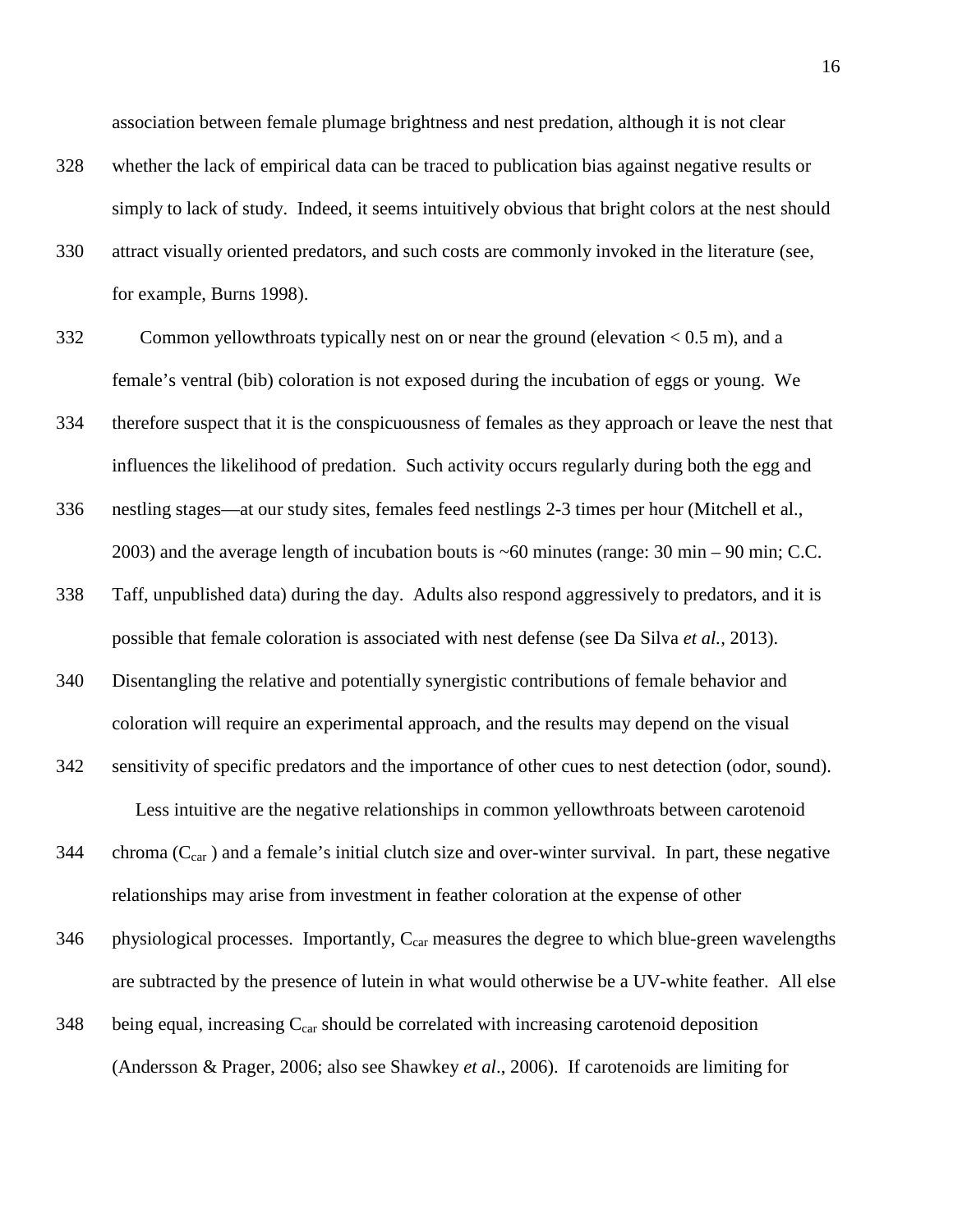- 350 females (due, for example, to yolk production; Blount *et al*., 2000), then there may be tradeoffs between feather coloration and other uses for carotenoids, such as immunocompetence and
- 352 reducing oxidative stress (von Schantz *et al*., 1999; Faivre *et al*., 2003; Peters *et al*., 2004b; Dowling & Simmons 2009), both of which have been linked to fecundity and survivorship in
- 354 birds (for example, Haussmann *et al.,* 2005; Bize *et al*., 2008; Freeman-Gallant *et al*., 2011). More saturated plumage may also make females more conspicuous to predators throughout the
- 356 annual cycle, contributing to their lower return rates (Götmark *et al.,* 1997). Regardless of the mechanism of selection, the fitness costs incurred by colorful females may
- 358 constrain the evolution of bib attributes in males. Although males with larger, more colorful bibs experience greater social and extra-pair mating success than males with less conspicuous bibs
- 360 (Freeman-Gallant *et al*., 2010; Taff et al., 2013), selection against bib attributes in females will indirectly oppose the exaggeration of male traits to the extent that homologous traits (in the two
- 362 sexes) are genetically correlated (Badyaev & Martin, 2000; McGlothlin *et al*., 2005). Although we have no data pertaining to genetic covariance between traits expressed in males and females,
- 364 genetic correlations are likely to be high, as found in several other birds (Møller, 1993; Roulin *et al.,* 2001a; Potti & Canal, 2011).

#### 366 **Bib Size**

 In contrast to bib coloration, bib size experienced positive fecundity selection and, through its 368 strong association with wing length and initial clutch size, increased with increasing survivorship (Fig. 1). Overall, then, selection favored larger but duller bibs, and bib size alone could

- 370 potentially act as a signal of female quality and breeding experience (age) that functions in intrasexual competition for limiting resources, male choice for more experienced and fecund
- 372 females, or both (Amundsen & Pärn, 2006; Clutton-Brock, 2009; Tobias *et al*., 2013).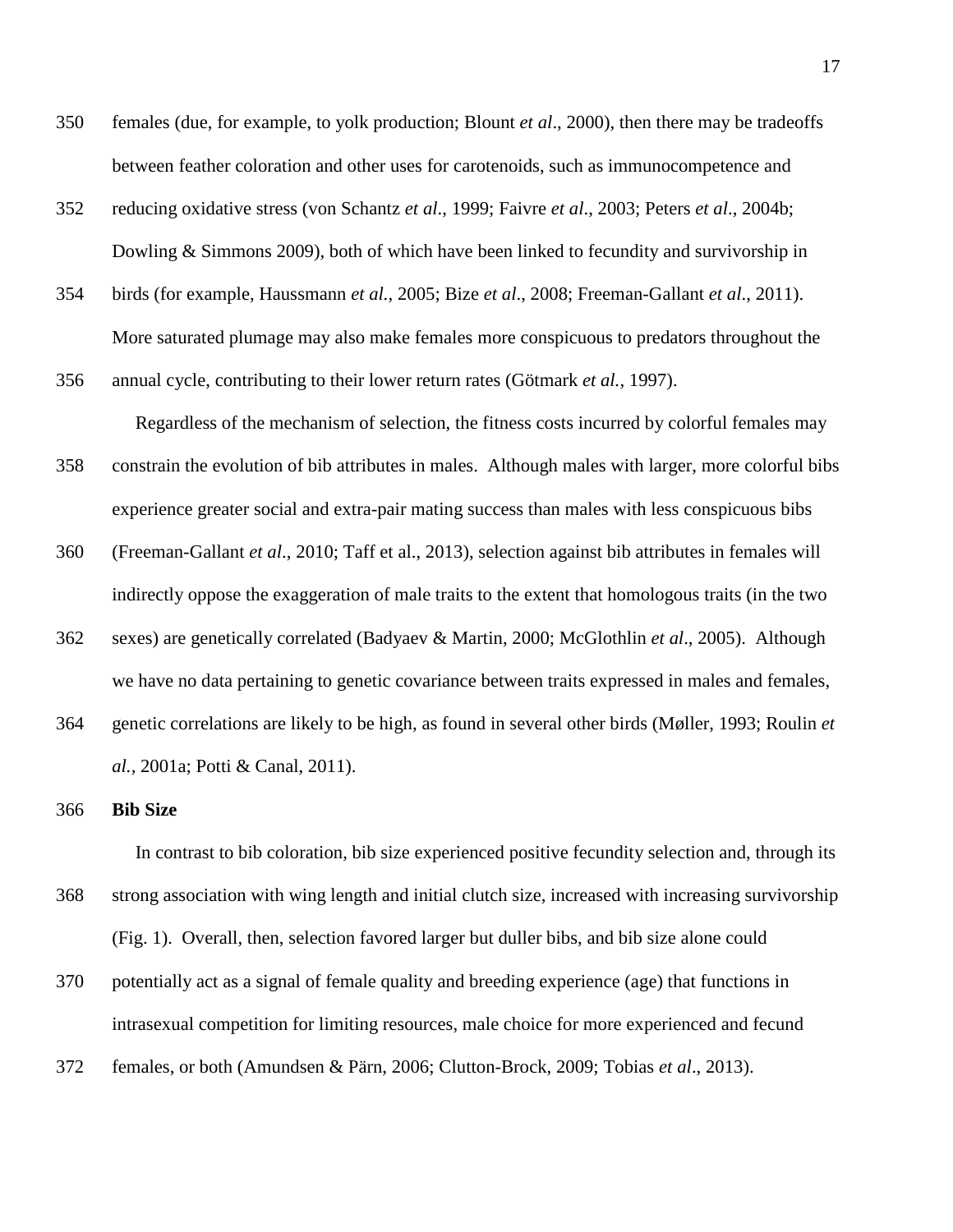Evidence for male choice in common yellowthroats is weak. Females with larger bibs were

- 374 more likely to be paired to males that ultimately sired extra-pair young, but they did not pair earlier in the season or with males that were older or more elaborately ornamented. From a
- 376 male's perspective, the value of bib size as an indicator of fecundity is limited by its positive correlation with coloration. For example, a 1 SD increase in bib size is associated with an
- 378 increase in initial clutch size of 1/3 egg when bib coloration is held constant in multivariate analysis, but only 1/5 egg in univariate analysis (representing ~5% increase in fecundity for the
- 380 typical, four-egg clutch). Although variance in female fecundity contributes to variance in the number of young that males sire  $(I_s)$ , variance in social mating success (i.e., acquiring a mate or
- 382 not) is even more important, accounting for >40% of Is (Freeman-Gallant *et al.,* 2010). It seems unlikely that males should risk zero within-pair fertilization success by rejecting a smaller-
- 384 bibbed female in hope of pairing with a more fecund, larger-bibbed female.

A role for bib signaling in social competition for resources seems more likely. For example,

- 386 territorial interactions among female streak-backed orioles (*Icterus pustulatis*) during the breeding season are mediated by plumage ornamentation (Murphy et al., 2009a), and bill color
- 388 among female American goldfinches (*Spinus tristis*) signals dominance in competition for food (Murphy *et al*., 2009b). In common yellowthroats, such social selection is more likely to occur
- 390 during pair formation early in the breeding season, when we have observed females engaging in agonistic interactions, than during the winter months when interactions among conspecifics are
- 392 rare (Guzy & Ritchison, 1997). Although badges of dominance in birds are often melanin-based (Senar, 2006), several studies have implicated carotenoid-based ornaments in intrasexual
- 394 competition and aggressiveness (e.g., Pryke *et al.,* 2001; Murphy *et al.,* 2009a,b; Midamegbe *et*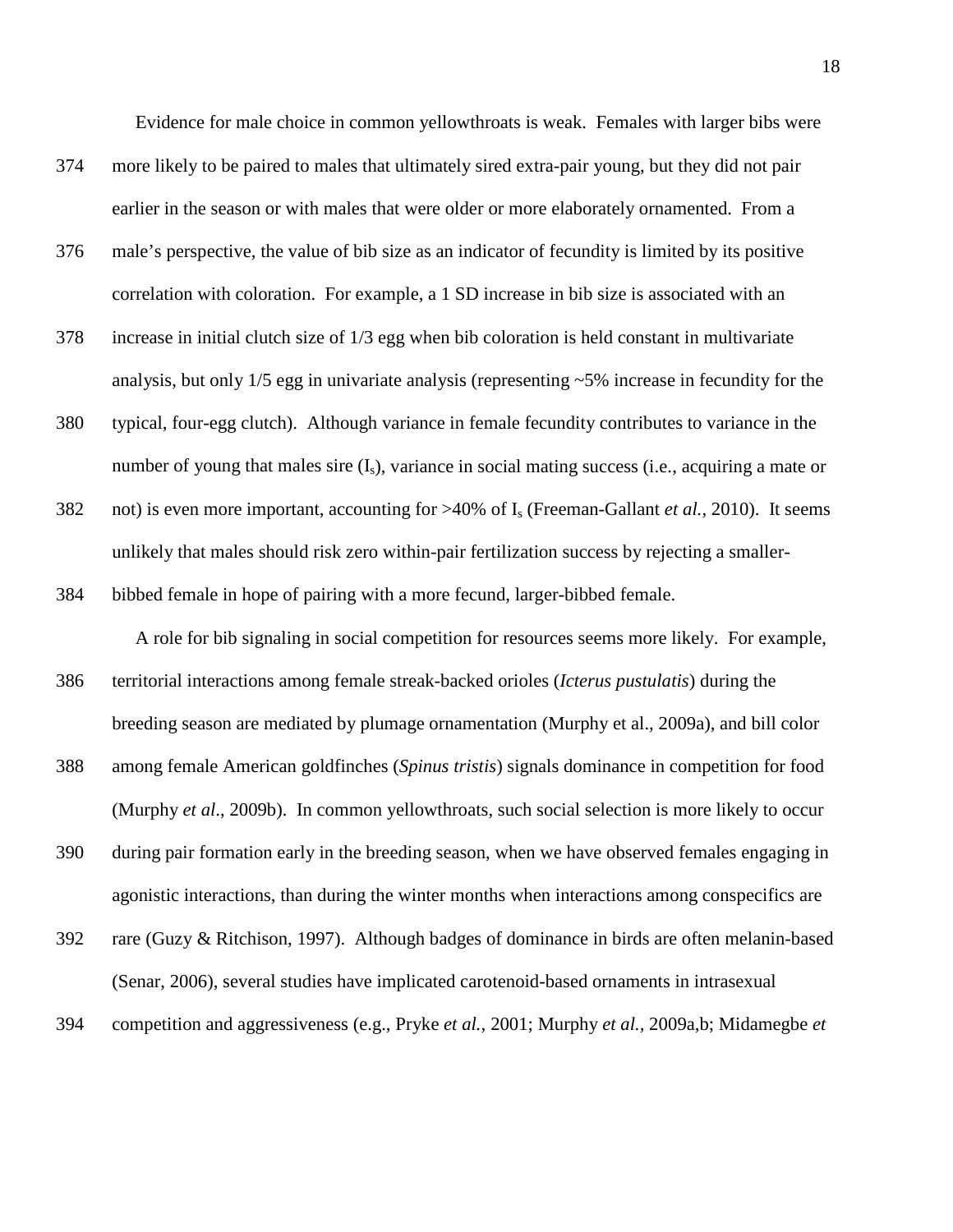*al*., 2011). As with bib size in common yellowthroats, badges of dominance are often age-, size-, 396 or condition-dependent (Senar, 2006).

Importantly, the fact that bib size contains information on female quality does not necessarily

- 398 mean that the signal is "received" (or functional) in any context, since correlations between ornament expression and measures of quality can arise as a non-functional byproduct of selection
- 400 on males (Amundsen, 2000b; Amundsen & Pärn, 2006). Indeed, if the genetic and physiological architecture underlying ornamentation in males and females is the same, it should not be
- 402 surprising that the bib is associated with age (breeding experience), size, and indices of quality in females, since similar relationships occur in males (cf. Freeman-Gallant *et al.,* 2010; Taff *et al.*
- 404 2012). It will take experimental manipulation of female plumage in the field to determine if or when the bib functions as a signal of quality in our population.

406

#### 408 **Summary**

The occurrence of female ornamentation has attracted increasing attention, mostly in the 410 context of sexually antagonistic selection and the evolution of sexual dimorphism (Cox & Calsbeek, 2009; van Doorn, 2009) but also with the goal of understanding the behavioral and

- 412 functional ecology of sexual signaling (Amundsen & Pärn, 2006; Kraaijeveld *et al.,* 2007; Clutton-Brock, 2009; Tobias *et al*., 2013). The fact that different components of a single
- 414 plumage ornament (size, coloration) are under positive and negative selection in female common yellowthroats suggests that both perspectives will be necessary to understand the origin and
- 416 maintenance of exaggerated phenotypes. While some ornament components may convey information on female fecundity or competitiveness, other components may engender fitness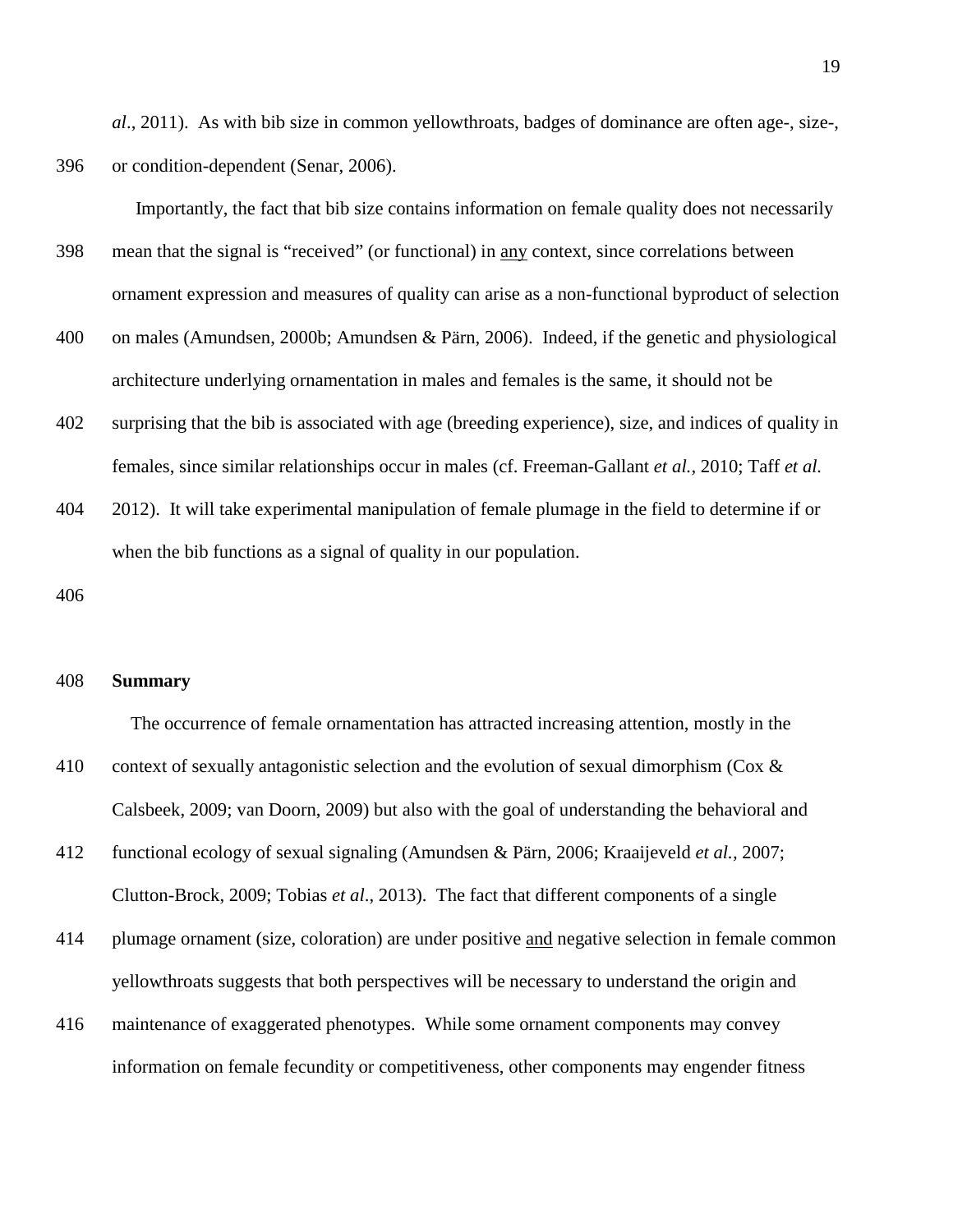418 costs that contribute to sexually antagonistic selection. Further work on the costs and benefits of female ornamentation is clearly warranted in this and other species.

420

We thank J. Betz, C. Clark, J. DeCoste, S. Fansler, M. Garfinkel, I. Levin, D. Mitchell, M. Pedersen,

- 422 E. Rollinson, S. Sollecito, D. Steinberger, L. Swartz, I. Taff, and T. Tsunekage for assistance in the field or laboratory. G. Patricelli and A. Krakauer provided helpful comments on the manuscript. This
- 424 work was supported by a collaborative grant from the National Science Foundation to CFG (IBN-0412746) and POD and LAW (IBN-0416536).
- 426

#### **REFERENCES**

- 428 Amundsen T., Forsgren, E. & Hansen, L. T. T. 1997. On the function of female ornaments: male bluethroats prefer colourful females. *Proc. R. Soc. Lond.* B **264**: 1579-1586.
- 430 Amundsen, T. 2000a. Why are female birds ornamented? *Trends Ecol. Evol*. **15**: 149-155. Amundsen, T. 2000b. Female ornamentation, mate choice and sexual selection. Reply. *Trends*
- 432 *Ecol. Evol.* **15**: 471-472.

Amundsen, T. & Pärn, H. 2006. Female coloration: review of functional and nonfunctional

- 434 hypotheses. In *Bird coloration, volume 2: Function and evolution* (eds. G. E. Hill & K. J. McGraw), pp. 280-345. Cambridge, Massachusetts: Harvard University Press.
- 436 Andersson, M. 1994. *Sexual Selection*. Princeton, New Jersey: Princeton University Press. Andersson, M. & Simmons, L. 2006. Sexual selection and mate choice. *Trends Ecol. Evol.* **21**: 438 s296-302.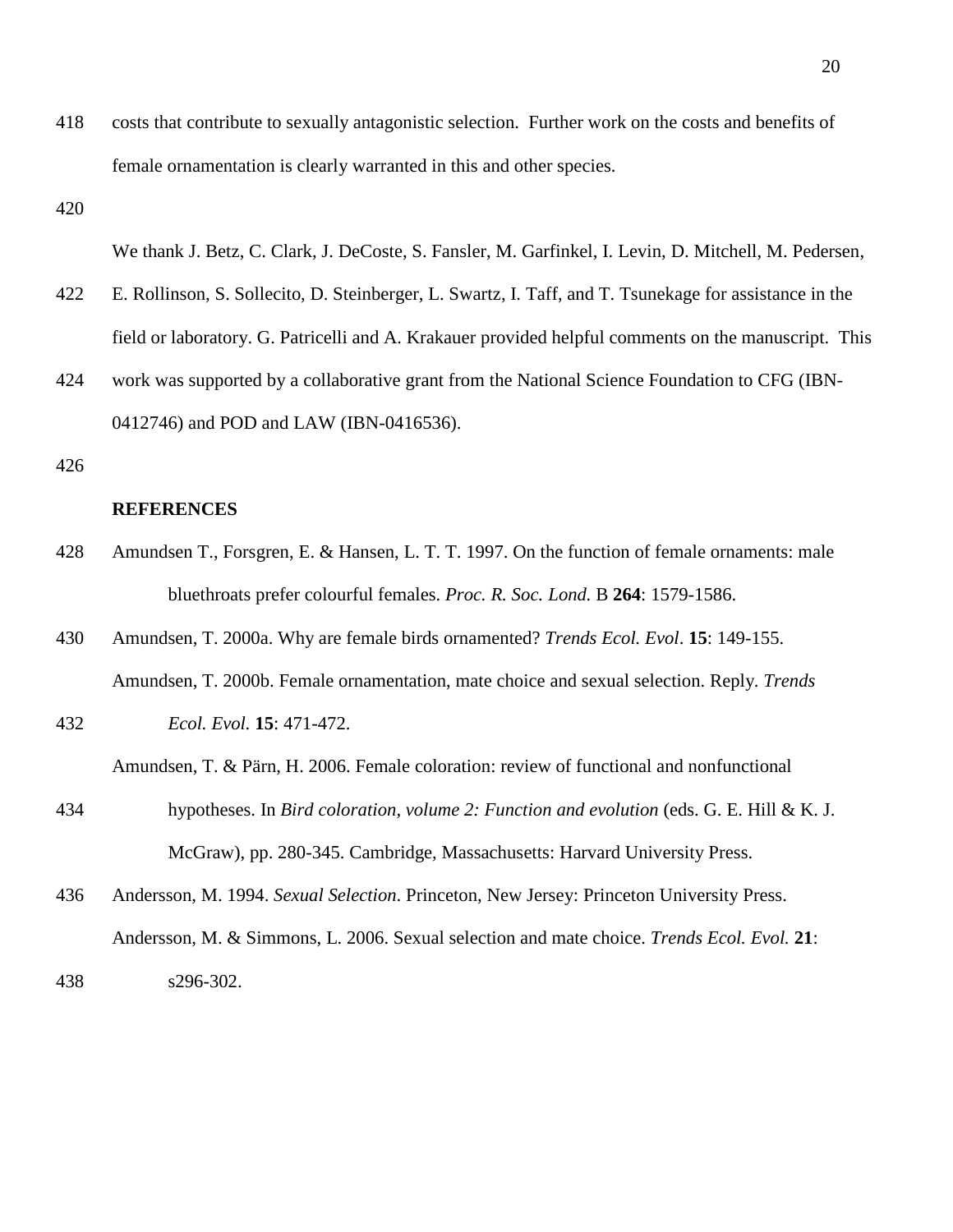Andersson, S. & Prager, M. 2006. Quantifying Colors. In *Bird coloration volume 1:* 

- 440 *Mechanisms and measurements* (eds. G. E. Hill & K. J. McGraw), pp. 41-89, Massachusetts: Harvard University Press.
- 442 Badyaev, A. V. & Marin, T. E. 2000. Sexual dimorphism in relation to current selection in the house finch. *Evolution* **54**: 987-997.
- 444 Badyaev, A. V., Hill, G. E., Dunn, P. O. & Glen, J. C. 2001. Plumage color as a composite trait: developmental and functional integration of sexual ornamentation*. Am. Nat.* **158**: 221-
- 446 235.

Badyaev, A. V. & Hill, G. E. 2003. Avian sexual dichromatism in relation to phylogeny and

- 448 ecology. A*nn. Rev. Ecol. Syst.* **34**: 27-49.
- Bedhomme, S. & Chippindale, A. K. 2007. Irreconcilable differences: when sexual dimorphism fails to 450 resolve sexual conflict. In *Sex, size and gender roles* (eds. D. J. Fairbairn, W. U. Blanckenhorn & T. Székely), pp. 185-194. Oxford: Oxford University Press.
- 452 Bize, P., Devevey, G., Monaghan, P., Doligez, B. & Christe, P. 2008. Fecundity and survival in relation to resistance to oxidative stress in a free-living bird. *Ecology* **89**: 2584-2593.
- 454 Blount, J. D., Houston, D. C. & Møller, A. P. 2000. Why egg yolk is yellow. *Trends Ecol. Evol*. **15**: 47- 49.
- 456 Bonduriansky, R. & Chenoweth, S. F. 2009. Intralocus sexual conflict. *Trends Ecol. Evol.* **24**: 280-288. Burns, K. J. 1998. A phylogenetic perspective on the evolution of sexual dichromatism in tanagers
- 458 (Thraupidae): the role of female versus male plumage. *Evolution* **52**: 1219-1224. Chenoweth, F. F., Doughty, P. & Kokko, H. 2006. Can non-directional male mating preferences
- 460 facilitate honest female ornamentation? *Ecol. Letters* **9**: 179-184.

Cox, R. M. & Calsbeek, R. 2009. Sexually antagonistic selection, sexual dimorphism, and the resolution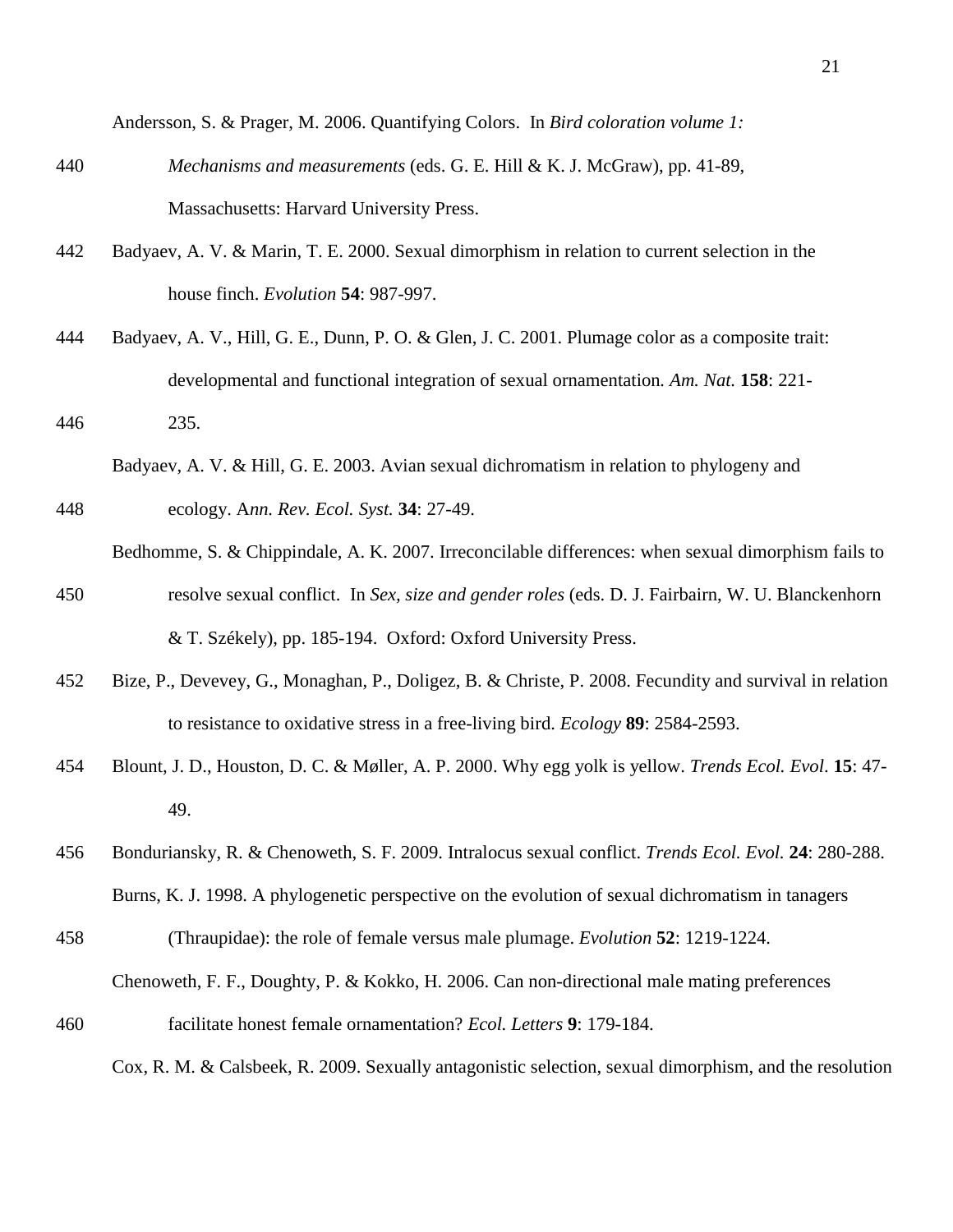462 of intralocus sexual conflict. *Am. Nat.* **173**: 176-187.

Clutton-Brock, T. 2009. Sexual selection in females. *Anim. Behav*. **77**: 3-11.

- 464 Da Silva, A., van den Brink, V., Emaresi, G., Luzio, E., Bize, P., Dreiss, A. N. & Roulin, A. 2013. Melanin-based color polymorphism signals aggressive personality in nest and territory defense in 466 the tawny owl (*Strix aluco*). *Behav. Ecol. Sociobiol*. **67**: 1041-1052.
- Doutrelant, C., Grégoire, A., Grnac, N., Gomez, D., Lambrechts, M. M. & Perret, P. 2007. Female 468 coloration indicates female reproductive capacity in blue tits. *J. Evol. Biol*. **21**: 226-233.
	- Doutrelant, C., Grégoire, A., Midamegbe, A., Lambrechts, M. & Perret P. 2012. Female plumage
- 470 coloration is sensitive to the cost of reproduction. An experiment in blue tits. *J. Anim. Ecol.* **81**: 87-96.
- 472 Dowling, D.K. & Simmons, L.W. 2009. Reactive oxygen species as universal constraints in lifehistory evolution. *Proc. R. Soc. Lond.* B **276**: 1737-1745.
- 474 Dreiss, A. N. & Roulin, A. 2010. Age-related change in melanin-based coloration of barn owls (*Tyto alba*): females that become more female-like and males that become more male-
- 476 like perform better*. Biol. J. Linn. Soc.* **101**: 689-704.
- Dunn, P. O. Whittingham, L. A. & Pitcher, T. E. 2001. Mating systems, sperm competition, and the 478 evolution of sexual dimorphism in birds. *Evolution* **55**: 161-175.
- Dunn, P. O., Whittingham, L. A., Freeman-Gallant, C. R. & DeCoste, J. 2008. Geographic variation in 480 the function of ornaments in the common yellowthroat. *J. Avian Biol.* **39**: 66-72.

Dunn, P. O., Garvin, J. C., Whittingham, L. A., Freeman-Gallant, C. R., & Hasselquist, D. 2010.

- 482 Carotenoid and melanin-based ornaments signal similar aspects of male quality in two populations of the common yellowthroat. *Funct. Ecol.* **24**: 149-158.
- 484 Faivre, B., Gregoire, A., Préault, M. Cézilly, F. & Sorci, G. 2003. Immune activation rapidly mirrored in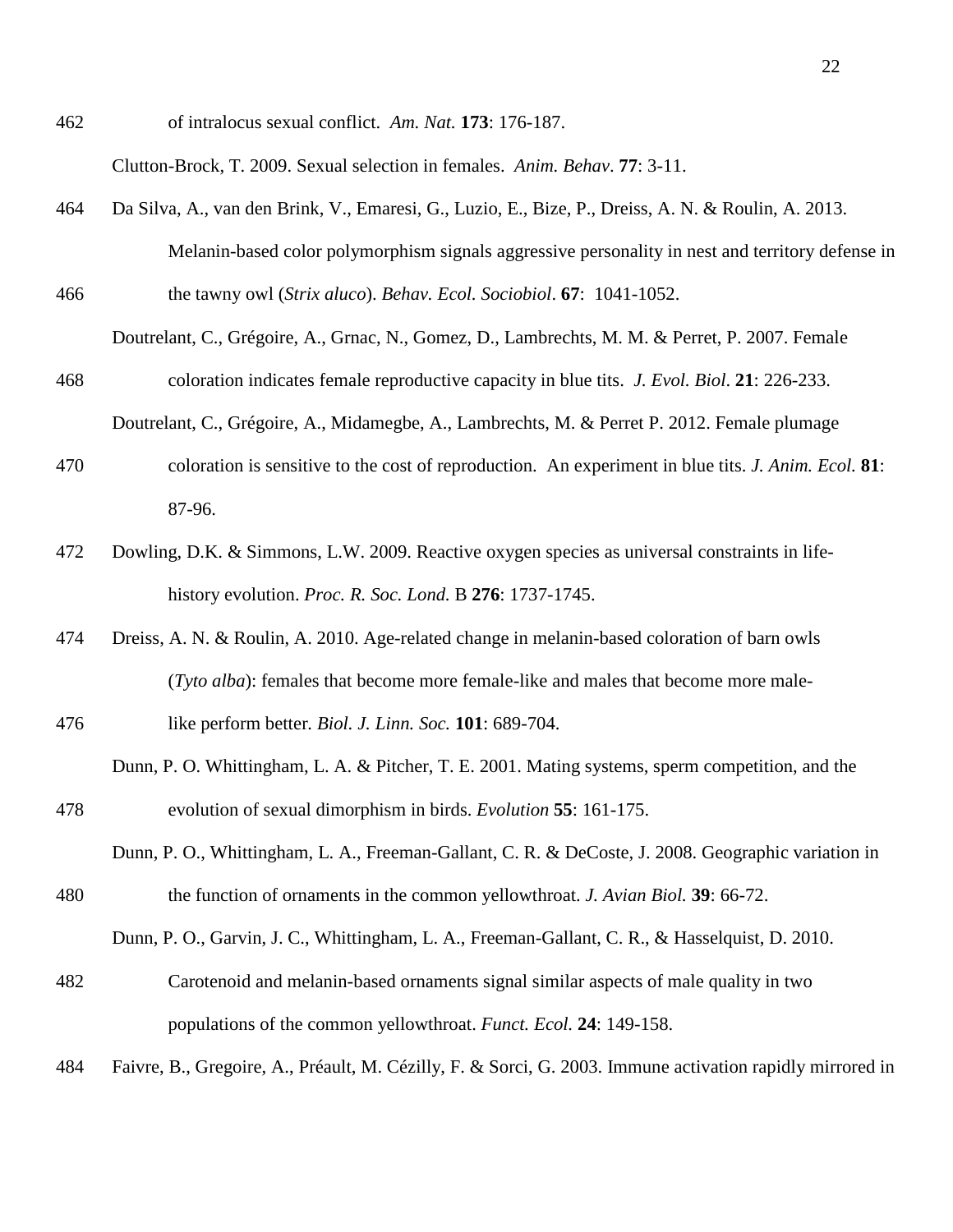a secondary sexual trait. *Science* **300**: 103.

486 Freeman-Gallant, C. R., Taff, C. C., Morin, D. F., Dunn, P. O., Whittingham, L. A. & Tsang, S. M. 2010. Sexual selection, multiple male ornaments, and age- and condition-dependent signaling in 488 the common yellowthroat. *Evolution* **64**: 1007-1017.

Freeman-Gallant, C.R., Amidon, J., Berdy, B., Wein, S., Taff, C.C., & Haussmann, M.F. 2011.

- 490 Oxidative damage to DNA related to survivorship and carotenoid-based sexual ornamentation in the common yellowthroat*. Biology Letters* **7**: 429-432.
- 492 Götmark, F., Post, P., Olsson, J. & Himmelmann, D. 1997. Natural selection and sexual dimorphism: sex-biased sparrowhawk predation favours crypsis in female chaffinches. *Oikos* **80**: 540-548.
- 494 Guzy, M. J. & Ritchison, G. 1999. Common Yellowthroat (*Geothlypis trichas*), *The Birds of North America Online* (Poole, A. Ed.). Ithaca, New York: Cornell Lab of Ornithology.
- 496 Haskell, D. G. 1996. Do bright colors at nests incur a cost due to predation? *Evol. Ecol*. **10**: 285-288. Haussmann, M. F., Winkler, D. W., Huntington, C. E., Vleck, D., Sanneman, C. E., Hanley, D. & Vleck,
- 498 C. M. 2005 Cell-mediated immunosenescence in birds. *Oecologia* **145**: 270-275.

Hill, G. E. 1993. Male mate choice and the evolution of female plumage coloration in the house finch.

- 500 *Evolution* **47**: 1515-1525.
	- Hill, G. E. 2002. *Red bird in a brown bag: the function and evolution of colorful plumage in the house*
- 502 *finch*. New York: Oxford University Press.

Jawor, J. M., Gray, N., Beall, S. M. & Breitwisch, R. 2004. Multiple ornaments correlate with aspects of 504 condition and behaviour in female northern cardinals, *Cardinalis cardinalis*. *Anim. Behav*. **67**: 875-882.

506 Johnsen, T. S., Hengeveld, J. D., Blank, J. L., Yasukawa, K. & Nolan, V. 1996. Epaulet brightness and condition in female red-winged blackbirds. *Auk* **113**: 356-362.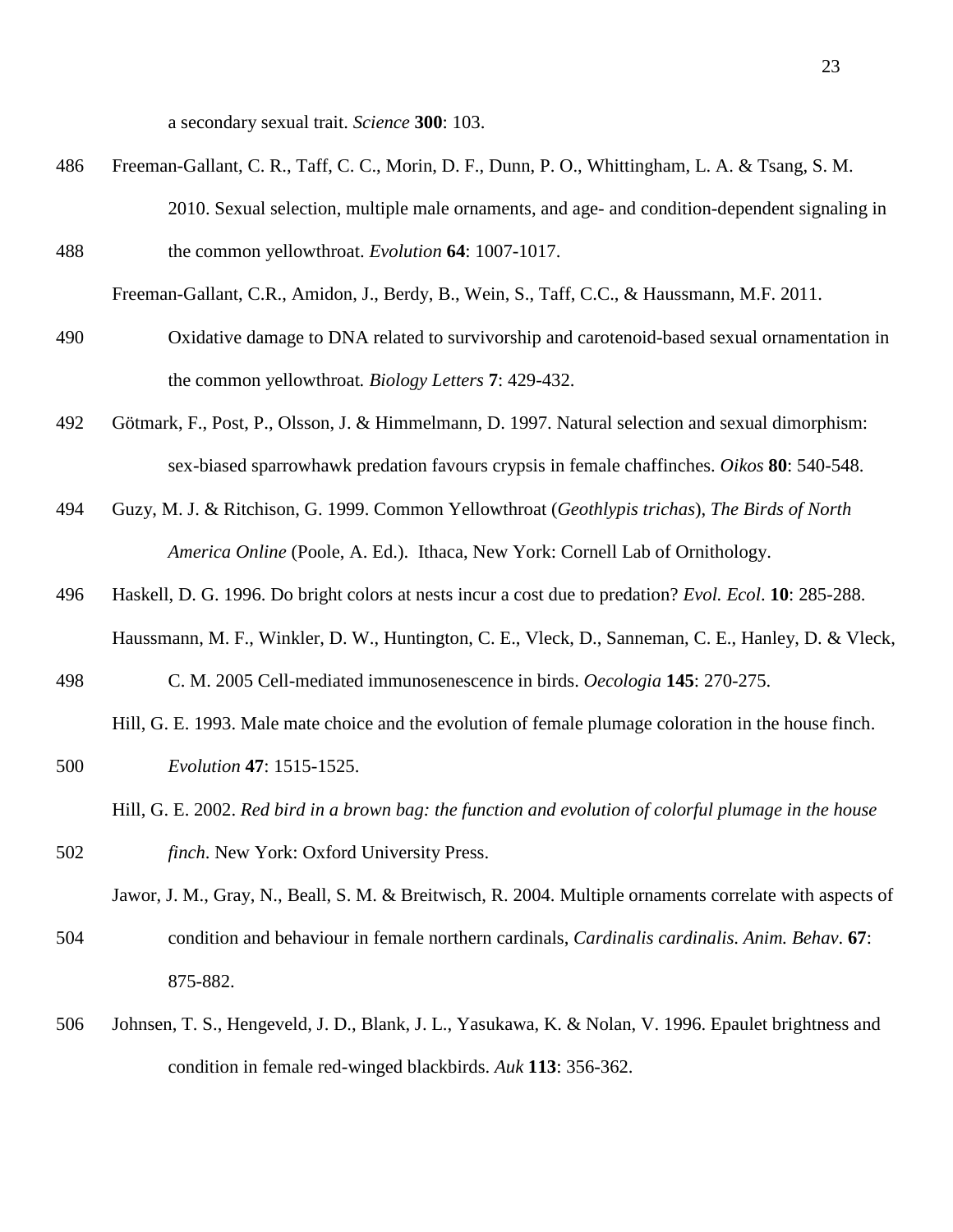- Johnstone, R. A., Reynolds, J. D. & Deutsch, J. C. 1996. Mutual mate choice and sex differences in choosiness. *Evolution* **50**: 1382-1391.
- Kelly, R. J., Murphy, T. G., Tarvin, K. A. & Burness, G. 2012. Carotenoid-based ornaments of female and male American goldfinches (Spinus tristis) show sex-specific correlations with immune
- function and metabolic rate. *Physiol. Biochem. Zool*. **85**: 348-363. Kokko, H. & Johnstone, R. A. 2002. Why is mutual mate choice not the norm? Operational sex ratios,
- sex roles and the evolution of sexually dimorphic and monomorphic signaling. *Phil. Trans. R. Soc. Lond.* B **357**: 319-330.
- Kraaijeveld, K., Kraaijeveld-Smit, F. J. L. & Komdeur, J. 2007. The evolution of mutual ornamentation. *Anim. Behav*. **74**: 657-677.
- Lande, R. 1980. Sexual dimorphism, sexual selection, and adaptation in polygenic characters. *Evolution* : 292-305.
- Lande, R. & Arnold, S. J. 1983. The measurement of selection on correlated characters. *Evolution* **36**: 1210–1226.
- Martin, T. E. & Badyaev, A. V. 1996. Sexual dichromatism in birds: importance of nest predation and nest location for females versus males. *Evolution* **50**: 2454-2460.
- McGraw, K. J., Beebee, M. D., Hill, G. E. & Parker, R. S. 2003. Lutein-based plumage coloration in songbirds is a consequence of selective pigment incorporation into feathers.
- *Comp. Biochem. Physiol. B* **135**: 689-696.

McGlothlin, J. W., Parker, P. G., Nolan, V. & Ketterson, E. D. 2005. Correlational selection leads to

- genetic integration of body size and an attractive plumage trait in dark-eyed juncos. *Evolution* : 658-671.
- Midamegbe, A., Grégoire, A., Perret, P. & Doutrelant, C. 2011. Female-female aggressiveness is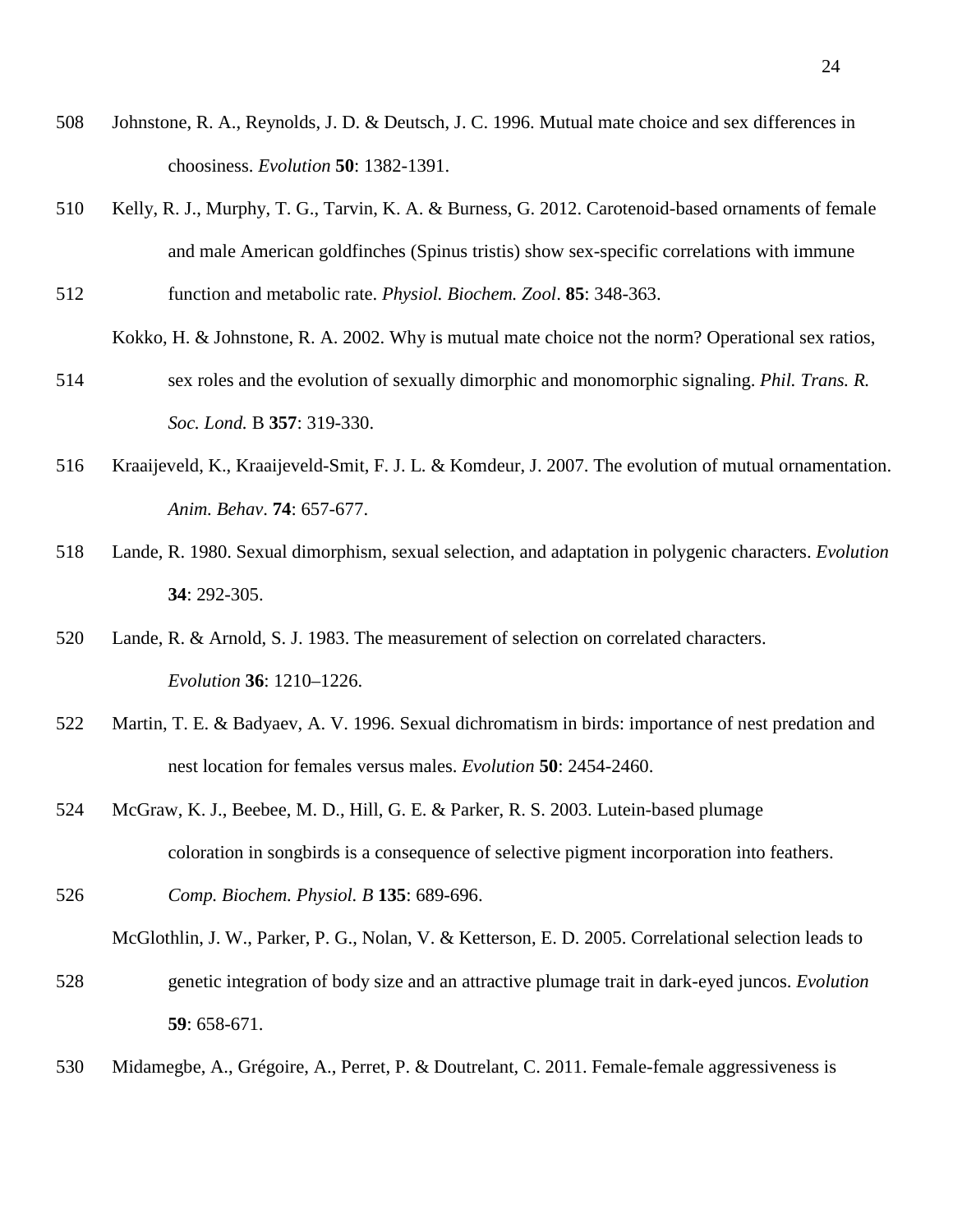influence by female coloration in blue tits. *Anim. Behav*. **82**: 245-253.

532 Mitchell, D. P., Dunn, P. O., Whittingham, L. A. & Freeman-Gallant, C. R. 2006. Attractive males provide less parental care in two populations of the common yellowthroat. *Anim. Behav.* **73**: 165- 534 170.

Møller, A. P. 1993. Sexual selection in the barn swallow *Hirundo rustica* III. Female tail ornaments. 536 *Evolution* **47**: 417-431.

- Murphy, T.G., Hernández-Muciño, D., Osorio-Beristain, M., Montgomerie, R. & Omland, K.E. 2009a.
- 538 Carotenoid-based status signaling by females in the tropical streak-backed oriole. Behav. Ecol. **20**: 1000-1006.
- 540 Murphy, T.G., Rosenthal, M. F., Montgomerie, R. & Tarvin, K. A. 2009b. Female American goldfinches use carotenoid-based bill coloration to signal status. *Behav. Ecol*. **20**: 1348-1355.
- 542 Nordeide, J. T., Kekäläinen, J., Janhunen, M. & Kortet, R. 2013. Female ornaments revisited are they correlated with offspring quality? *J. Anim. Ecol.* **82**: 26-38.
- 544 Nowicki, S. & Searcy, W. A. 2005. Song and mate choice in birds: how the development of behavior helps us understand function. *Auk* **122**: 1-14.
- 546 Owens, I. P. F. 2006. Ecological explanations for interspecific variability in coloration. In *Bird coloration, volume 2: Function and evolution* (eds. G. E. Hill & K. J. McGraw), pp. 380-416.

548 Cambridge, Massachusetts: Harvard University Press.

Peters, A., Delhey, K., Denk, A. G. & Kempenaers, B. 2004a. Trade-offs between immune 550 investment and sexual signaling in male mallards. *Am. Nat*., **164**: 51-59.

Peters, A., Denk, A. G., Delhey, K. & Kempenaers, B. 2004b. Carotenoid-based bill colour as an

552 indicator of immunocompetence and sperm performance in male mallards. *J. Evol. Biol.* **17**: 1111-1120.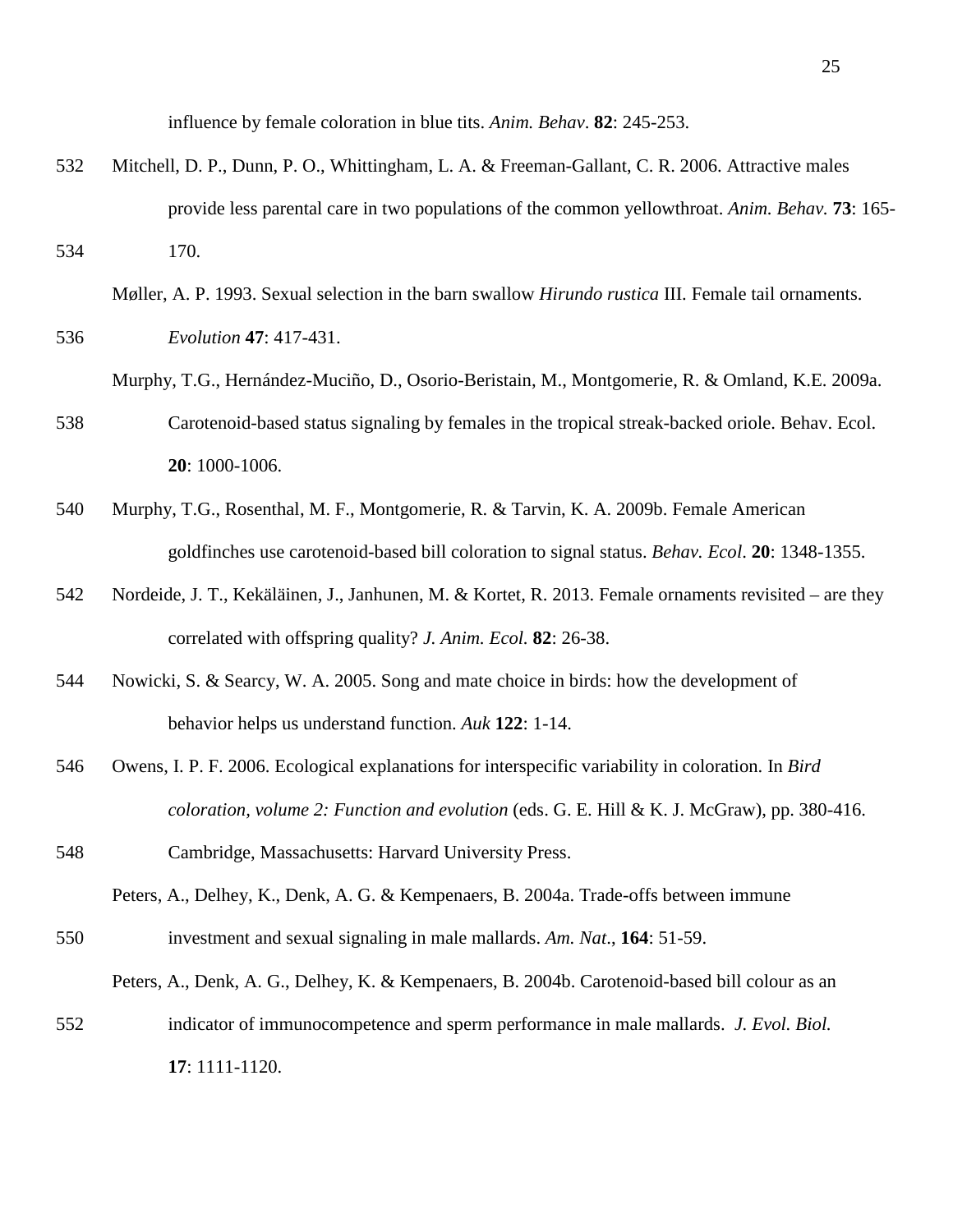- 554 Peters, A., Delhey, K., Johnsen, A. & Kempenaers, B. 2007. The condition-dependent development of carotenoid-based and structural plumage in nestling blue tits: males and 556 females differ. *Am. Nat.* **169**: S122-S136.
- Potti, J. & Canal, D. 2011. Heritability and genetic correlation between the sexes in a songbird 558 sexual ornament. *Heredity* **106**: 945-954.
	- Potti, J., Canal, D. & Serrano, D. 2013. Lifetime fitness and age-related female ornament
- 560 signaling: evidence for survival and fecundity selection in the pied flycatcher. *J. Evol. Biol.* doi: 10.1111/jeb.12145
- 562 Price, D. K. & Burley, N. T. 1994. Constraints on the evolution of attractive traits: selection in male and female zebra finches. *Am. Nat*. **144**: 908-934.
- 564 Pryke, S. R., Lawes, M. J. & Andersson, S. 2001. Agonistic carotenoid signaling in male red-collared widowbirds: aggression related to the colour signal of both the territory owner and model 566 intruder. *Anim. Behav*. **62**: 695-704.
	- Remeš, V. & Matysioková, B. 2013. More ornamented females produce higher-quality offspring in a
- 568 socially monogamous bird: an experimental study in the great tit (*Parus major*). *Front. Zool.* **10**: 14.
- 570 Roberts, M. L., Buchanan, K. L. & Evans, M. R. 2004. Testing the immunocompetence handicap hypothesis: a review of the evidence. *Anim. Behav*. **68**: 227-239.
- 572 Roulin, A., Dijkstra, C., Riols, C. & Ducrest, A. L. 2001a. Female- and male-specific signals of quality in the barn owl. *J. Evol. Biol.* **14**: 255-266.
- 574 Roulin, A., Riols, C., Dijkstra, C. & Ducrest, A. L. 2001b. Female plumage spottiness signals parasite resistance in the barn owl (*Tyto alba*). *Behav. Ecol.* **12**: 103-110.
- 576 Roulin, A., Almasi, B., Rossi-Pedruzzi, A., Ducrest, A., Wakamatsus, K., Miksik, I., Blount, J. D.,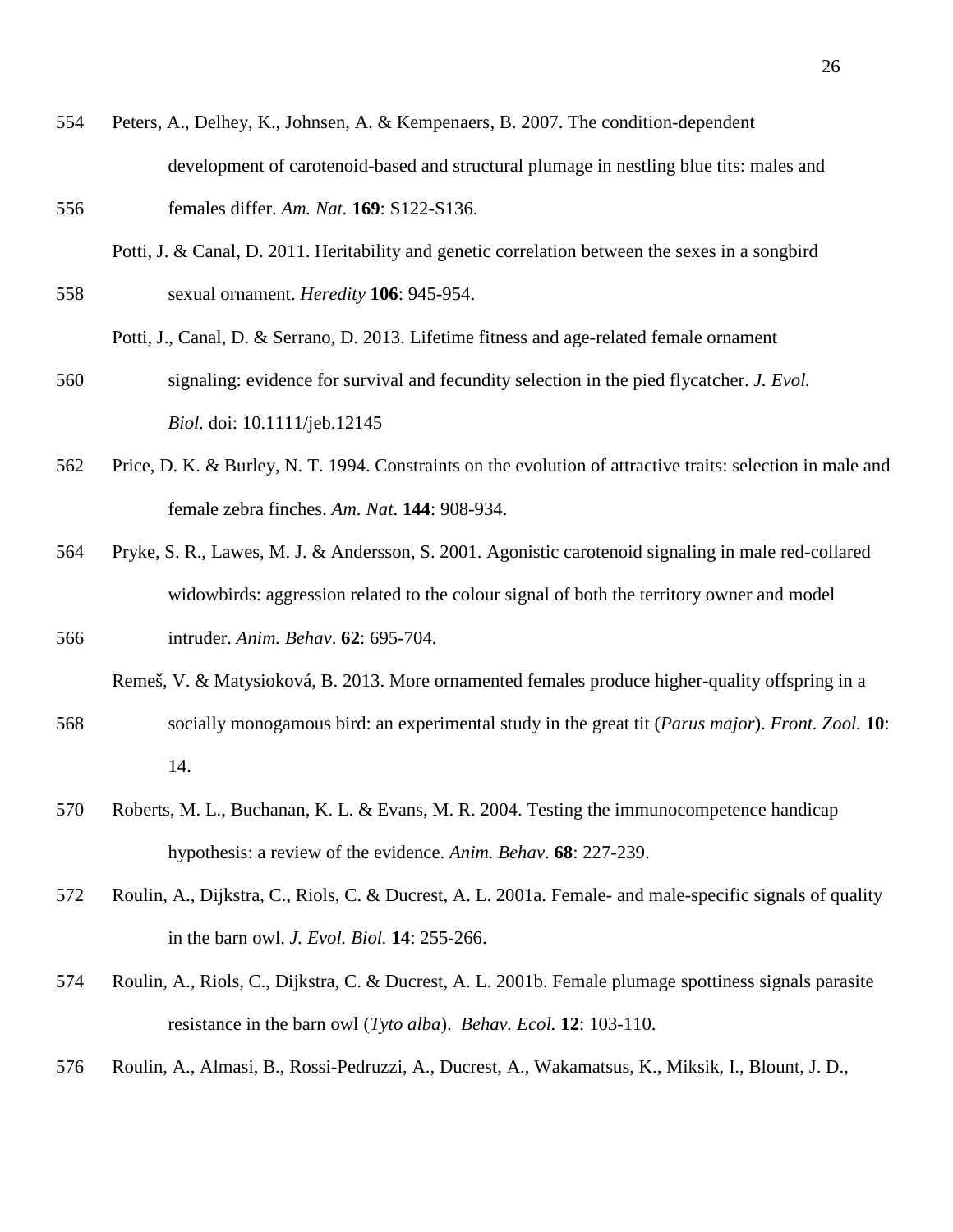Jenni-Eiermann, S. & Jenni, L. 2008. Corticosterone mediates the condition-dependent

- 578 component of melanin-based coloration. *Anim. Behav*. **75**: 1351-1358.
- Roulin, A., Altwegg, R., Jensen, H., Steinsland, I. & Schaub, M. 2010. Sex-dependent selection on an 580 autosomal melanic female ornament promotes the evolution of sex ratio bias. *Ecol. Letters* **13**: 616-626.
- 582 Senar, J.C. 2006. Color displays as intrasexual signals of aggression and dominance. In *Bird coloration, volume 2: Function and evolution* (eds. G. E. Hill & K. J. McGraw), pp.87-136. Cambridge,

584 Massachusetts: Harvard University Press.

Shawkey, M. D., Hill, G. E., McGraw, K. J., Hood W. R. & Huggins, K. 2006. An experimental

- 586 test of the contributions and condition dependence of microstructure and carotenoids in yellow plumage coloration. *Proc. R. Soc. Lond.* B **273**: 2985-2991.
- 588 Siefferman, L. & Hill, G. E. 2005. Evidence for sexual selection on structural plumage coloration in female eastern bluebirds (*Sialia sialis*) *Evolution* **59**: 1819-1828.
- 590 Taff, C.C., Steinberger, D., Clark, C., Belinsky, K., Sacks, H., Freeman-Gallant, C.R., Dunn, P.O. & Whittingham, L.A. 2012. Multimodal sexual selection in a warbler: plumage and song are related 592 to different fitness components. Anim. Behav. 84: 813-821.
- Taff, C.C., Freeman-Gallant, C.R., Dunn, P.O, & Whittingham, L. A. 2013. Spatial distribution of nests 594 constrains the strength of sexual selection in a warbler. *J. Evol Biol.* doi: 10.1111/jeb.12141.

Tobias, J. A., Montgomerie, R. & Lyon, B. E. 2012. The evolution of female ornaments and weaponry:

- 596 social selection, sexual selection and ecological competition. *Phil. Trans. R. Soc. B.* **367**: 2274- 2293.
- 598 van Doorn, G. S. 2009. Intralocus sexual conflict *Ann. N.Y. Acad. Sci*. **1168**: 52-71. von Schantz, T., Bensch, S., Grahn, M., Hasselquist, D. & Wittzell, H. 1999. Good genes, oxidative